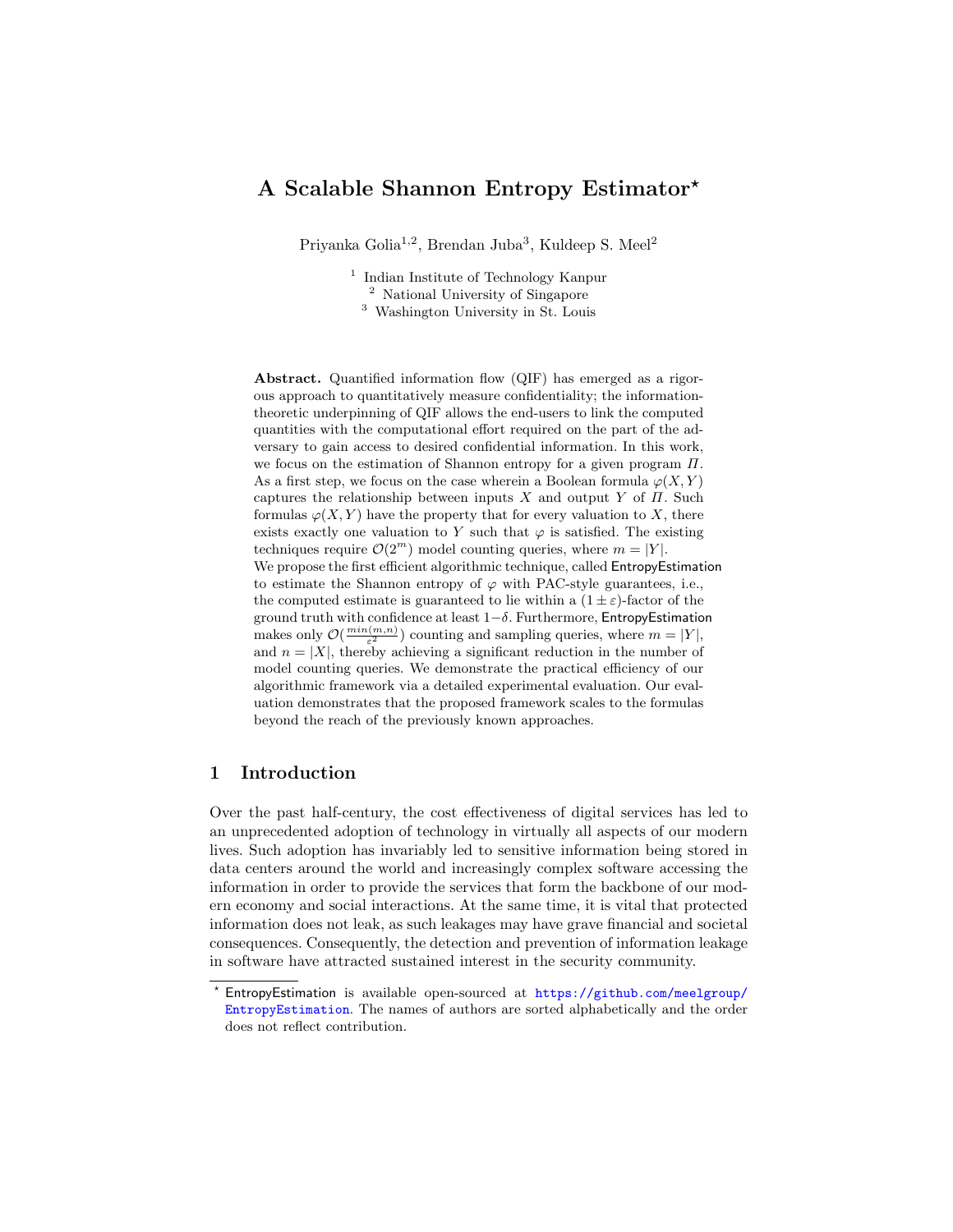The earliest efforts on information leakage focused on qualitative approaches that sought to return a Boolean output of the form "yes" or "no" [\[11,](#page-18-0)[26,](#page-19-0)[30\]](#page-19-1). While these qualitative approaches successfully capture situations where part of the code accesses prohibited information, such approaches are not well-suited to situations wherein some information leakage is inevitable. An oft-repeated example of such a situation is a password checker wherein every response "incorrect password" does leak information about the secret password. As a result, the past decade has seen the rise of quantified information flow analysis (QIF) as a rigorous approach to quantitatively measure confidentiality [\[7,](#page-18-1)[53,](#page-20-0)[57\]](#page-20-1). The information-theoretic underpinnings of QIF analyses allow an end-user to link the computed quantities with the probability of an adversary successfully guessing a secret, or the worst-case computational effort required for the adversary to infer the underlying confidential information. Consequently, QIF has been applied in diverse use-cases such as software side-channel detection [\[40\]](#page-19-2), inferring search-engine queries through auto-complete responses sizes [\[21\]](#page-18-2), and measuring the tendency of Linux to leak TCP-session sequence numbers [\[59\]](#page-20-2).

The standard recipe for using the QIF framework is to measure the information leakage from an underlying program  $\Pi$  as follows. In a simplified model, a program  $\Pi$  maps a set of controllable inputs  $(C)$  and secret inputs  $(I)$  to outputs  $(O)$  observable to an attacker. The attacker is interested in inferring I based on the output O. A diverse array of approaches have been proposed to efficiently model  $\Pi$ , with techniques relying on a combination of symbolic analysis  $[48]$ , static analysis  $[24]$ , automata-based techniques  $[4,5,14]$  $[4,5,14]$  $[4,5,14]$ , SMT-based techniques [\[47\]](#page-20-4), and the like. For each, the core underlying technical problem is to determine the leakage of information for a given observation. We often capture this leakage using entropy-theoretic notions, such as Shannon entropy [\[7,](#page-18-1)[16,](#page-18-6)[48,](#page-20-3)[53\]](#page-20-0) or min-entropy [\[7](#page-18-1)[,44,](#page-20-5)[48,](#page-20-3)[53\]](#page-20-0). In this work, we focus on computing Shannon entropy.

In this work, we focus on entropy estimation for programs modeled by Boolean formulas; nevertheless, our techniques are general and can be extended to other models such as automata-based frameworks. Let a formula  $\varphi(X, Y)$  capture the relationship between  $X$  and  $Y$  such that for every valuation to  $X$  there is atmost one valuation to Y such that  $\varphi$  is satisfied; one can view X as the set of inputs and Y as the set of outputs. Let  $m = |Y|$  and  $n = |X|$ . Let p be a probability distribution over  $\{0,1\}^Y$  such that for every assignment to  $Y, \sigma: Y \mapsto \{0,1\},\$ we have  $p_{\sigma} = \frac{|sol(\varphi(Y \mapsto \sigma))|}{2^n}$ , where  $sol(\varphi(Y \mapsto \sigma))$  denotes the set of solutions of  $\varphi(Y \mapsto \sigma)$ . Then, the entropy of  $\varphi$  is defined as  $H_{\varphi}(Y) = \sum_{\sigma} p_{\sigma} \log \frac{1}{p_{\sigma}}$ .

The past decade has witnessed a multitude of entropy estimation techniques with varying guarantees on the quality of their estimates [\[9,](#page-18-7)[17,](#page-18-8)[35,](#page-19-4)[58\]](#page-20-6). The problem of computing the entropy of a distribution represented by a given circuit is closely related to the ENTROPYDIFFERENCE problem considered by Goldreich and Vadhan [\[34\]](#page-19-5), and shown to be SZK-complete. We therefore do not expect to obtain polynomial-time algorithms for this problem. The techniques that have been proposed to compute  $H(\varphi)$  exactly compute  $p_{\sigma}$  for each  $\sigma$ . Observe that computing  $p_{\sigma}$  is equivalent to the problem of model counting, which seeks to compute the number of solutions of a given formula. Therefore, the exact tech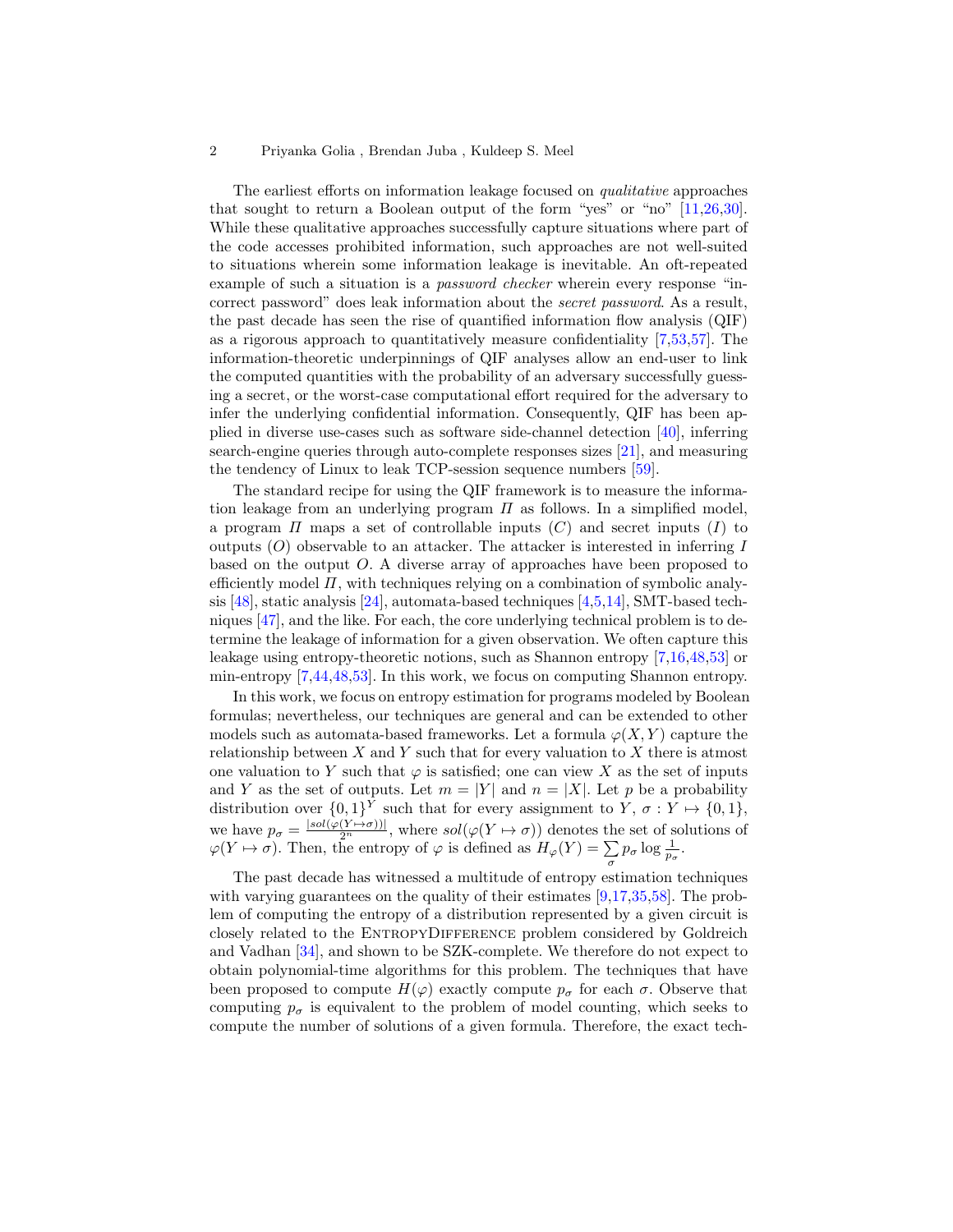niques require  $\mathcal{O}(2^m)$  model-counting queries [\[13,](#page-18-9)[27,](#page-19-6)[39\]](#page-19-7); therefore, such techniques often do not scale for large values of  $m$ . Accordingly, the state of the art often relies on sampling-based techniques that perform well in practice but can only provide lower or upper bounds on the entropy [\[37,](#page-19-8)[49\]](#page-20-7). As is often the case, techniques that only guarantee lower or upper bounds can output estimates that can be arbitrarily far from the ground truth. This raises the question: can we design efficient techniques for approximate estimation, whose estimates have PAC-style  $(\varepsilon, \delta)$  guarantees? I.e., can we compute an estimate that is quaranteed to lie within a  $(1 + \varepsilon)$ -factor of the ground truth for all possible values, with confidence at least  $1 - \delta$ ?

The primary contribution of our work is the first efficient algorithmic technique (given in our algorithm EntropyEstimation), to estimate  $H_{\varphi}(Y)$  with PACstyle guarantees for all possible values of  $H_{\varphi}(Y)$ . In particular, given a formula  $\varphi$ , EntropyEstimation returns an estimate that is guaranteed to lie within a  $(1 \pm \varepsilon)$ -factor of  $H_{\varphi}(Y)$  with confidence at least  $1 - \delta$ . We stress that we obtain such a multiplicative estimate even when  $H_{\varphi}(Y)$  is very small, as in the case of a password-checker as described above. Furthermore, EntropyEstimation makes only  $\mathcal{O}(\frac{min(m,n)}{\epsilon^2})$  $(\frac{n(n,n)}{\varepsilon^2})$  counting and sampling queries even though the support of the distribution specified by  $\varphi$  can be of the size  $\mathcal{O}(2^m)$ .

While the primary focus of the work is theoretical, we seek to demonstrate that our techniques can be translated into practically efficient algorithms. As such, we focused on developing a prototype using off-the-shelf samplers and counters. As a first step, we use GANAK [\[52\]](#page-20-8) for model counting queries and SPUR [\[3\]](#page-18-10) for sampling queries. Our empirical analysis demonstrates that EntropyEstimation can be translated into practice and achieves significant speedup over baseline.

It is worth mentioning that recent approaches in quantified information leakage focus on programs that can be naturally translated to string and SMT constraints, and therefore, employ model counters for string and SMT constraints. Since counting and sampling are closely related, we hope the algorithmic improvements attained by EntropyEstimation will lead to the development of samplers in the context of SMT and string constraints, and would lead to practical implementation of EntropyEstimation for other domains. We stress again that while we present EntropyEstimation for programs modeled as a Boolean formula, our analysis applies other approaches, such as automata-based approaches, modulo access to the appropriate sampling and counting oracles.

in Section [5.](#page-15-0) Finally, we conclude in Section [6.](#page-17-0)

## 2 Preliminaries

We use lower case letters (with subscripts) to denote propositional variables and upper case letters to denote a subset of variables. The formula  $\exists Y \varphi(X, Y)$  is existentially quantified in Y, where  $X = \{x_1, \dots, x_n\}$  and  $Y = \{y_1, \dots, y_m\}$ . For notational clarity, we use  $\varphi$  to refer to  $\varphi(X, Y)$  when clear from the context. We denote  $Vars(\varphi)$  as the set of variables appearing in  $\varphi(X, Y)$ . A literal is a boolean variable or its negation.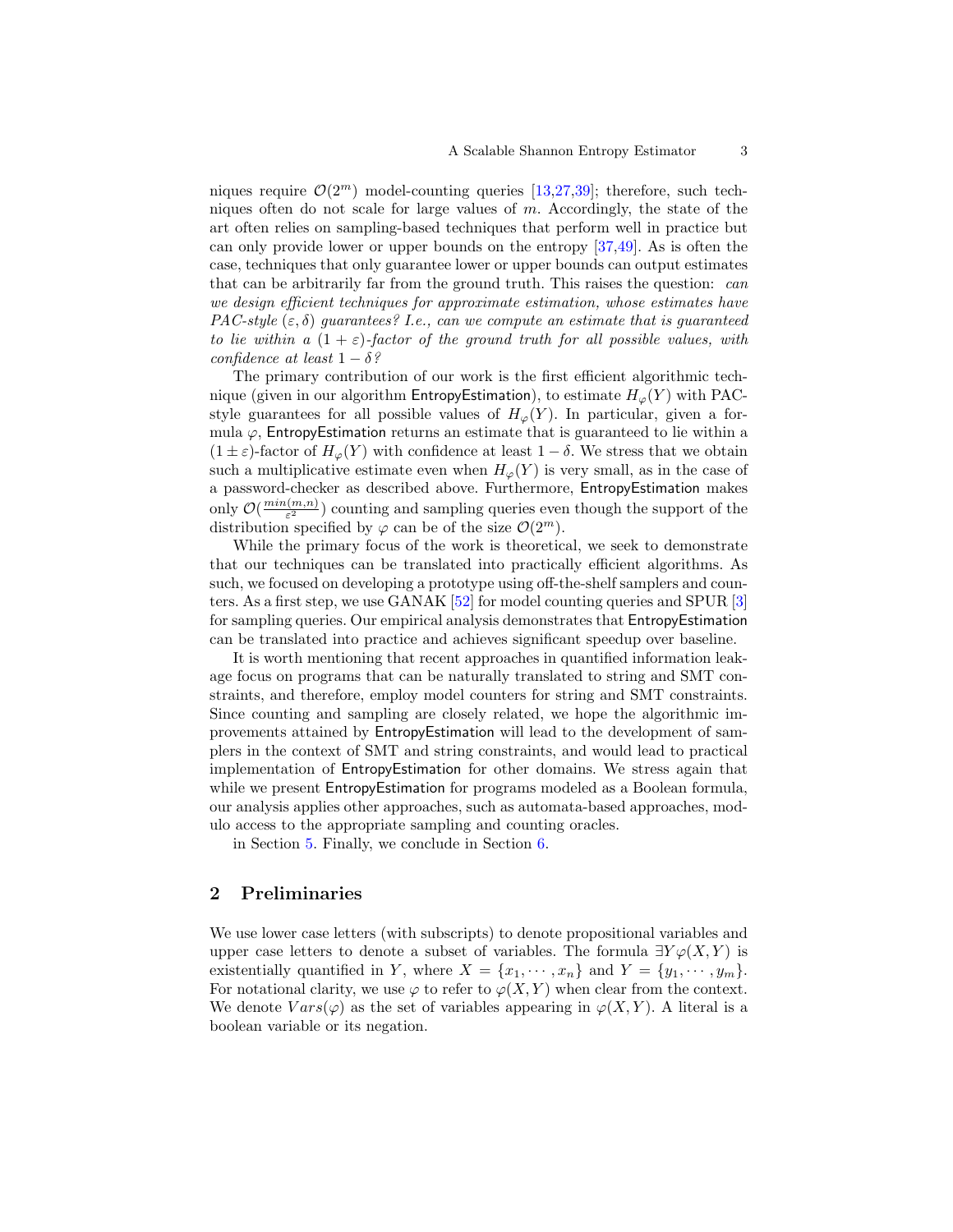A satisfying assignment or solution of a formula  $\varphi$  is a mapping  $\tau : Vars(\varphi) \rightarrow$  $\{0,1\}$ , on which the formula evaluates to True. For  $V \subseteq Vars(\varphi)$ ,  $\tau_{\downarrow}V$  represents the truth values of variables in V in a satisfying assignment  $\tau$  of  $\varphi$ . We denote the set of all the solutions of  $\varphi$  as  $sol(\varphi)$ . For  $S \subseteq Vars(\varphi)$ , we define  $sol(\varphi)_{\downarrow S}$ as the set of solutions of  $\varphi$  projected on S.

The problem of *model counting* is to compute  $|sol(\varphi)|$  for a given formula  $\varphi$ . Projected model counting is defined analogously using  $sol(\varphi)_{\downarrow S}$  instead of sol( $\varphi$ ), for a given projection set<sup>[4](#page-3-0)</sup>  $S \subseteq Vars(\varphi)$ . A uniform sampler outputs a solution  $y \in sol(\varphi)$  such that  $Pr[y \text{ is output}] = \frac{1}{|sol(\varphi)|}$ .

We say that  $\varphi$  is a circuit formula if for all assignments  $\tau_1, \tau_2 \in sol(\varphi)$ , we have  $\tau_{1\downarrow X} = \tau_{2\downarrow X} \implies \tau_1 = \tau_2$ . It is worth remarking that if  $\varphi$  is a circuit formula, then  $X$  is an independent support.

For a circuit formula  $\varphi(X, Y)$  and for  $\sigma : Y \mapsto \{0, 1\}$ , we define  $p_{\sigma} =$  $|sol(\varphi(Y \mapsto \sigma))|$  $\frac{\partial l(\varphi(Y \mapsto \sigma))}{\partial s \partial(\varphi)_{\downarrow} x}$ . Given a circuit formula  $\varphi(X, Y)$ , we define the entropy of  $\varphi$ , denoted by  $H_{\varphi}(Y)$  as follows:  $H_{\varphi}(Y) = -\sum_{\sigma \in 2^Y} p_{\sigma} \log(p_{\sigma}).$ 

### 3 Related Work

The Shannon entropy is a fundamental concept in information theory, and as such have been studied by theoreticians and practitioners alike. While this is the first work, to the best of our knowledge, that provides Probabilistic Approximately Correct (PAC)  $(\varepsilon, \delta)$ -approximation guarantees for all values of the entropy, while requiring only logarithmically (in the size of the support of distribution) many queries, we survey below prior work relevant to ours.

Goldreich and Vadhan [\[34\]](#page-19-5) showed that the problem of estimating the entropy for circuit formulas is complete for statistical zero-knowledge. Estimation of the entropy via collision probabilities has been considered in the statistical physics community, but these techniques only provide lower bounds [\[43,](#page-20-9)[55\]](#page-20-10). Batu et al. [\[9\]](#page-18-7) considered entropy estimation in a black-box model wherein one is allowed to sample  $\sigma \in 2^Y$  with probability proportional to  $p_{\sigma}$  and  $p_{\sigma}$  is revealed along with the sample  $\sigma$ . Batu et al. showed that any algorithm that can estimate the entropy within a factor of 2 in this model must use  $\Omega(2^{m/8})$  samples. Furthermore, Batu et al. proposed a multiplicative approximation scheme assuming a lower bound on  $H$  — precisely, it required a number of samples that grow linearly with  $1/H$ ; their scheme also gives rise to an additive approximate scheme. Guha et al. [\[35\]](#page-19-4) improved Batu et al's scheme to obtain  $(\epsilon, \delta)$  multiplicative estimates using  $\mathcal{O}(\frac{m \log \frac{1}{\delta}}{\epsilon^2 H})$  samples, matching Batu et al's lower bound. Note that this grows with  $1/H$ .

A more restrictive model has been considered wherein we only get access to samples (with the assurance that every  $\sigma$  is sampled with probability proportional to  $p_{\sigma}$ ). Valiant and Valiant [\[58\]](#page-20-6) obtained an asymptotically optimal algorithm in this setting, which requires  $\Theta(\frac{2^m}{\epsilon^2 m})$  samples to obtain an  $\epsilon$  additive

<span id="page-3-0"></span><sup>4</sup> Projection set has been referred to as sampling set in prior work [\[19,](#page-18-11)[54\]](#page-20-11)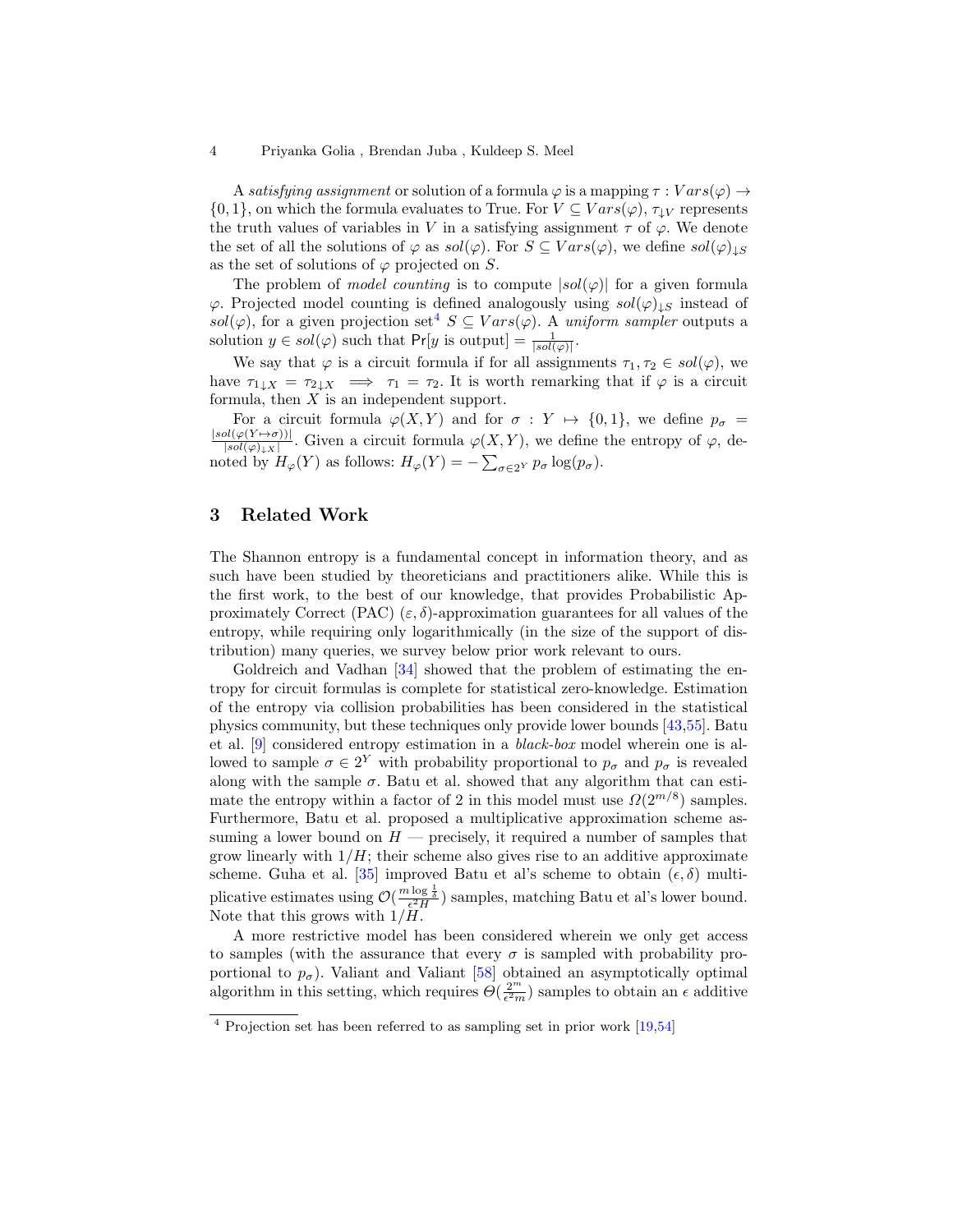approximation. Chakraborty et al. [\[17\]](#page-18-8) considered the problem in a different setting, in which the algorithm is given the ability to sample  $\sigma$  from a *conditional* distribution: the algorithm is permitted to specify a set S, and obtains  $\sigma$  from the distribution conditioned on  $\sigma \in S$ . We remark that as discussed below, our approach makes use of such conditional samples, by sampling from a modified formula that conjoins the circuit formula to a formula for membership in S. In any case, Chakraborty et al. use  $\mathcal{O}(\frac{1}{\epsilon^8}m^7 \log \frac{1}{\delta})$  conditional samples to approximately learn the distribution, and can only provide an additive approximation of entropy. A helpful survey of all of these different models and algorithms was recently given by Canonne [\[15\]](#page-18-12).

In this paper, we rely on the advances in model counting. Theoretical investigations into model counting were initiated by Valiant in his seminal work that defined the complexity class  $\#P$  and showed that the problem of model counting is #P-complete. From a practical perspective, the earliest work on model counting [\[12\]](#page-18-13) focused on improving enumeration-based strategies via partial solutions. Subsequently, Bayardo and Pehoushek [\[10\]](#page-18-14) observed that if a formula can be partitioned into subsets of clauses, also called components, such that each of the subsets is over disjoint sets of variables, then the model count of the formula is the product of the model counts of each of the components. Building on Bayardo and Pehoushek's scheme, Sang et al. [\[50\]](#page-20-12) showed how conflict-driven clause learning can be combined with component caching, which has been further improved by Thurley [\[56\]](#page-20-13) and Sharma et al. [\[52\]](#page-20-8). Another line of work focuses on compilation-based techniques, wherein the core approach is to compile the input formula into a subset  $\mathcal L$  in negation normal form, so that counting is tractable for  $\mathcal{L}$ . The past five years have witnessed a surge of interest in the design of projected model counters  $[6,18,20,42,45,52]$  $[6,18,20,42,45,52]$  $[6,18,20,42,45,52]$  $[6,18,20,42,45,52]$  $[6,18,20,42,45,52]$  $[6,18,20,42,45,52]$ . In this paper, we employ GANAK  $[52]$ , the state of the art projected model counter; an entry based on GANAK won the projected model counting track at the 2020 model counting competition [\[31\]](#page-19-10).

Another crucial ingredient for our technique is access to an efficient sampler. Counting and sampling are closely related problems, and therefore, the development of efficient counters spurred the research on the development of samplers. In a remarkable result, Huang and Darwiche [\[36\]](#page-19-11) showed that the traces of model counters are in d-DNNF (deterministic Decomposable Negation Normal Form [\[25\]](#page-19-12)), which was observed to support sampling in polynomial time [\[51\]](#page-20-15). Achlioptas, Hammoudeh, and Theodoropoulos [\[3\]](#page-18-10) observed that one can improve the space efficiency by performing an on-the-fly traversal of the underlying trace of a model counter such as SharpSAT [\[56\]](#page-20-13).

Our work builds on a long line of work in the QIF community that identified a close relationship between quantified information flow and model counting [\[4,](#page-18-3)[5,](#page-18-4)[27,](#page-19-6)[33](#page-19-13)[,38,](#page-19-14)[59\]](#page-20-2). There are also many symbolic execution based approaches for QIF based on model counting that would require model counting calls that are linear in the size of observable domain, that is, exponential in the number of bits represents the domain  $[8,46]$  $[8,46]$ . Another closely related line of the work concerns the use of model counting in side-channel analysis [\[28,](#page-19-15)[29](#page-19-16)[,33\]](#page-19-13). Similarly, there exists sampling based approaches for black-box leakage estimation that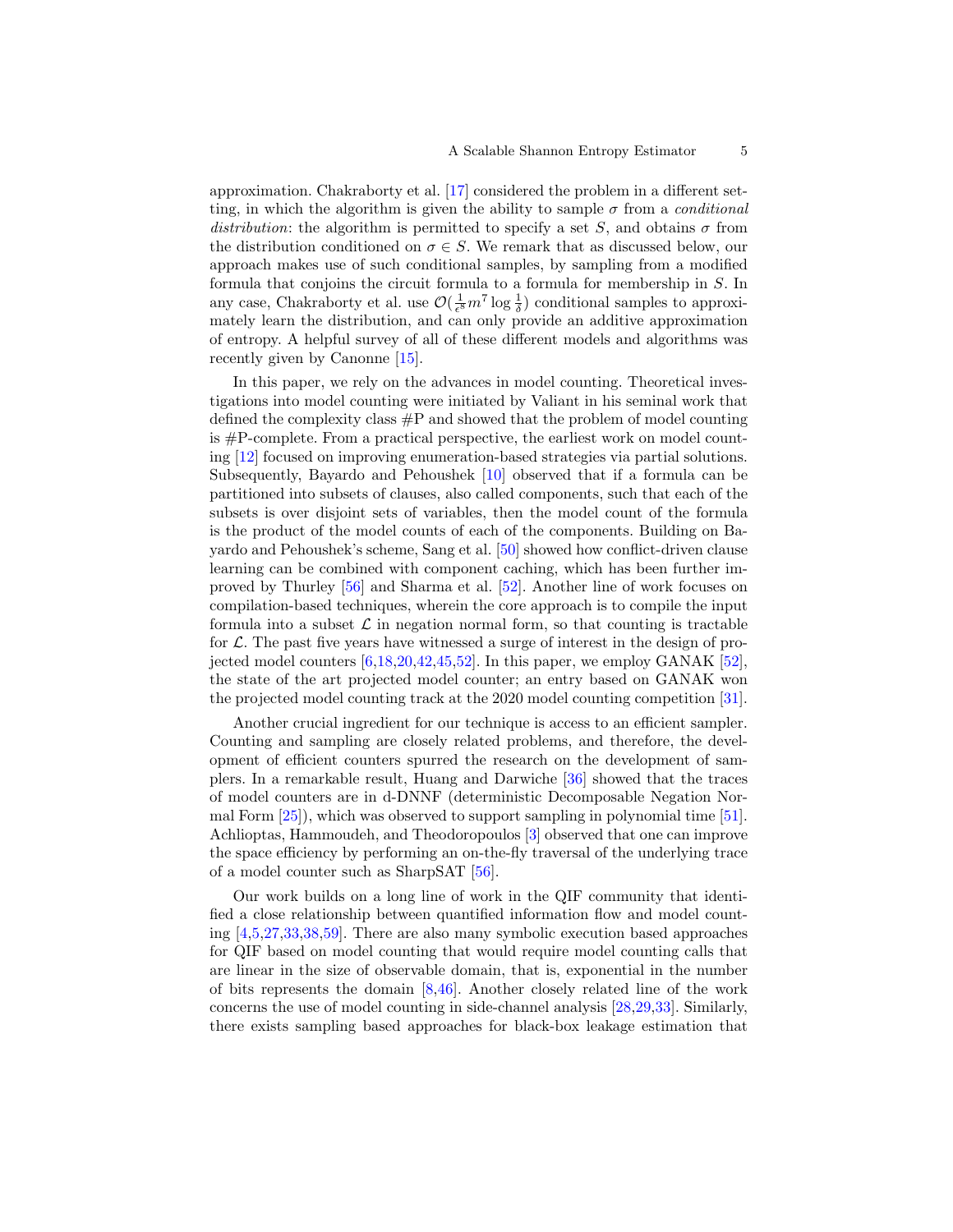either require too many samples, much larger than the product of size of input and output domain [\[23\]](#page-19-17) to converge or uses ML based approaches that predict the error of the idea classifier for predicting secrets given observable [\[22\]](#page-19-18). However, these approaches can not provide PAC guarantees on the estimation. While we focus on the case where the behavior of a program can be modeled with a Boolean formula  $\varphi$ , the underlying technique is general and can extended to cases where programs (and their abstractions) are modeled using automata [\[4,](#page-18-3)[5,](#page-18-4)[14\]](#page-18-5).

Before concluding our discussion of prior work, we remark that Köpf and Rybalchenko [\[41\]](#page-19-19) used Batu et al.'s [\[9\]](#page-18-7) lower bounds to conclude that their scheme could not be improved without usage of structural properties of the program. In this context, our paper continues the direction alluded by K¨opf and Rybalchenko and designs the first efficient multiplicative approximation scheme by utilizing white-box access to the program.

# 4 EntropyEstimation: Efficient Estimation of  $H(\varphi)$

In this section, we focus on the primary technical contribution of our work: an algorithm, called EntropyEstimation, that takes a circuit formula  $\varphi(X, Y)$ and returns an  $(\varepsilon, \delta)$  estimate of  $H(\varphi)$ . We first provide a detailed technical overview of the design of EntropyEstimation in Section [4.1,](#page-5-0) then provide a detailed description of the algorithm, and finally, provide the accompanying technical analysis of the correctness and complexity of EntropyEstimation.

#### <span id="page-5-0"></span>4.1 Technical Overview

At a high level, EntropyEstimation uses a median of means estimator, i.e., we first estimate  $H(\varphi)$  to within a  $(1 \pm \varepsilon)$ -factor with probability at least  $\frac{5}{6}$  by computing the mean of the underlying estimator and then take the median of many such estimates to boost the probability of correctness to  $1 - \delta$ .

Let us consider a random variable S over the domain  $sol(\varphi)_{\downarrow Y}$  such that  $Pr[S = \sigma] = p_{\sigma}$  wherein  $\sigma \in sol(\varphi)_{\downarrow Y}$  and consider the self-information function  $g : sol(\varphi)_{\downarrow Y} \to [0, \infty)$ , given by  $g(\sigma) = \log(\frac{1}{p_{\sigma}})$ . Observe that the entropy  $H(\varphi) = \mathsf{E}[g(S)]$ . Therefore, a simple estimator would be to sample S using our oracle and then estimate the expectation of  $q(S)$  by a sample mean. At this point, we observe that given access to a uniform sampler, UnifSample, we can simply first sample  $\tau \in sol(\varphi)$  uniformly at random, and then set  $S =$  $\tau_{\downarrow Y}$ , which gives  $Pr[S = \tau_{\downarrow Y}] = p_{\tau_{\downarrow Y}}$ . Furthermore, observe that  $g(\sigma)$  can be computed via a query to a model counter. In their seminal work, Batu et al. [\[9\]](#page-18-7) observed that the variance of  $g(S)$ , denoted by variance  $g(S)$ , can be at most  $m<sup>2</sup>$ . The required number of sample queries, based on a straightforward analysis, would be  $\Theta\left(\frac{\text{variance}[g(S)]}{\epsilon^2 \sqrt{\mathsf{E}[g(S)]^2}}\right)$ variance $[g(S)]$ <br>  $\epsilon^2 \cdot (\mathsf{E}[g(S)])^2$  =  $\Theta\left(\frac{\sum p_{\sigma} \log^2 \frac{1}{p_{\sigma}}}{(\sum p_{\sigma} \log \frac{1}{p_{\sigma}})^2}\right)$ . However,  $\mathsf{E}[g(S)] = H(\varphi)$  can be arbitrarily close to 0, and therefore, this does not provide a reasonable upper bound on the required number of samples.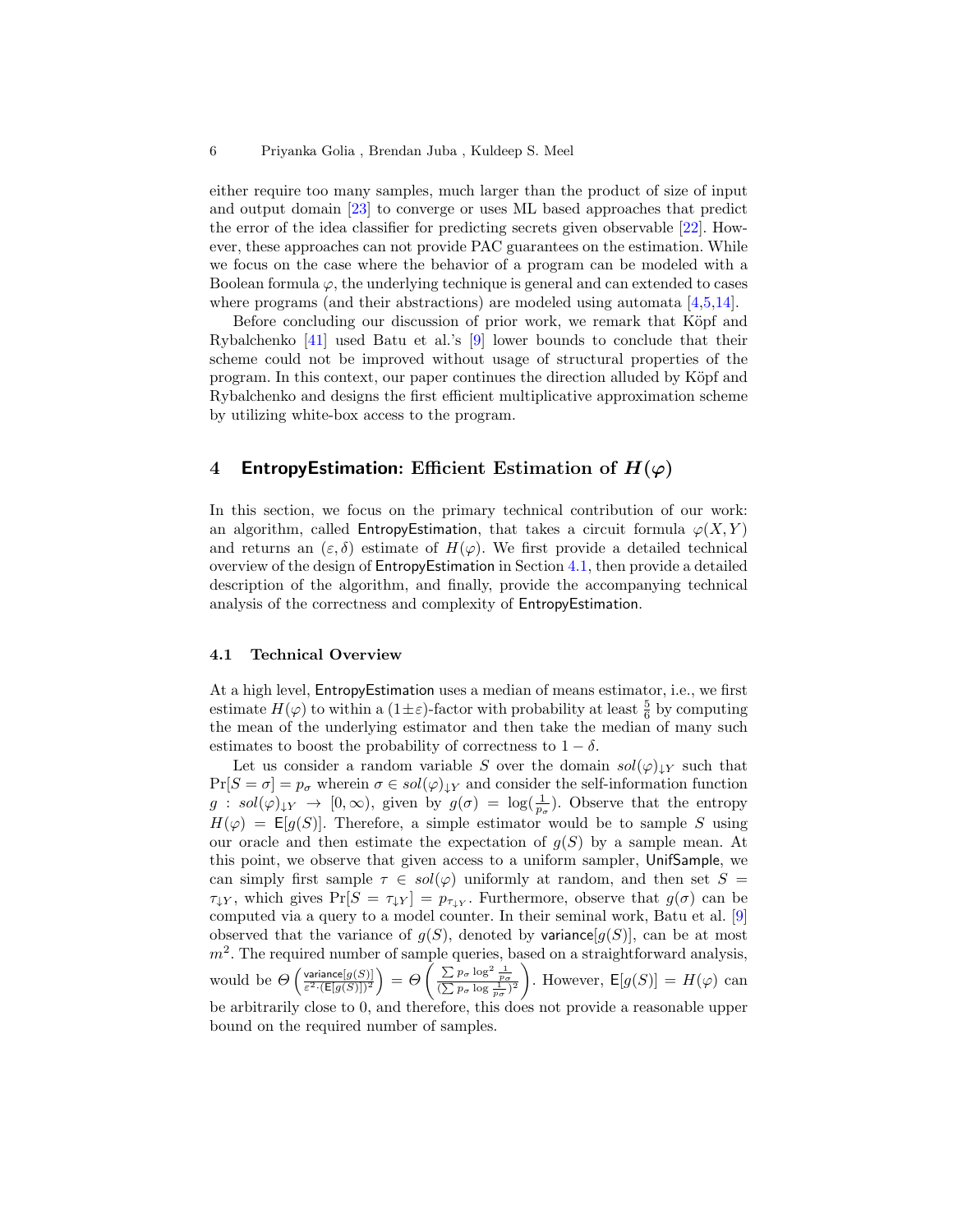To address the lack of lower bound on  $H(\varphi)$ , we observe that for  $\varphi$  to have  $H(\varphi) < 1$ , there must exist  $\sigma_{high} \in sol(\varphi)_{\downarrow Y}$  such that  $p_{(\sigma_{high})} > \frac{1}{2}$ . We then observe that given access to a sampler and counter, we can identify such a  $\sigma_{high}$  with high probability, thereby allowing us to consider the two cases separately: (A)  $H(\varphi) > 1$  and (B)  $H(\varphi) < 1$ . Now, for case (A), we could use Batu et al's bound for variance  $[g(S)]$  [\[9\]](#page-18-7) and obtain an estimator that would require  $\Theta\left(\frac{\text{variance}[g(S)]}{\epsilon^2 \cdot (\text{Eq}(S)))^2}\right)$  $\frac{\text{variance}[g(S)]}{\varepsilon^2 \cdot (\mathsf{E}[g(S)])^2}$  sampling and counting queries. It is worth remarking that the bound variance  $[g(S)] \leq m^2$  is indeed tight as a uniform distribution over  $sol(\varphi)_{\downarrow}$  would achieve the bound. Therefore, we instead focus on the expression  $\frac{\text{variance}[g(S)]}{(E[g(S)])^2}$  and prove that for the case when  $E[g(S)] = H(\varphi) > h$ , we can upper bound  $\frac{\text{variance}[g(S)]}{(E[g(S)])^2}$  by  $\frac{(1+o(1))\cdot m}{h\cdot \varepsilon^2}$ , thereby reducing the complexity from  $m^2$  to m (Observe that we have  $H(\varphi) > 1$ , that is, we can take  $h = 1$ ).

Now, we return to the case (B) wherein we have identified  $\sigma_{high} \in sol(\varphi)_{\downarrow Y}$ with  $p_{\sigma_{high}} > \frac{1}{2}$ . Let  $r = p_{\sigma_{high}}$  and  $H_{rem} = \sum_{\sigma_{high}}$  $\sigma$ ∈sol $(\varphi)_{\downarrow Y} \backslash \sigma_{high}$  $p_{\sigma} \log \frac{1}{p_{\sigma}}$ . Note that  $H(\varphi) = r \log \frac{1}{r} + H_{rem}$ . Therefore, we focus on estimating  $H_{rem}$ . To this end, we define a random variable T that takes values in  $sol(\varphi)_{\downarrow} \vee \sigma_{high}$  such that  $Pr[T = \sigma] = \frac{p_{\sigma}}{1-r}$ . Using the function g defined above, we have  $H_{rem}$  =  $(1 - r) \cdot \mathsf{E}[g(T)]$ . Again, we have two cases, depending on whether  $H_{rem} \geq 1$  or not; if it is, then we can bound the ratio  $\frac{\text{variance}[g(T)]}{\mathbb{E}[g(T)]^2}$  similarly to case (A). If not, we observe that the denominator is at least 1 for  $r \geq 1/2$ . And, when  $H_{rem}$ is so small, we can upper bound the numerator by  $(1 + o(1))m$ , giving overall  $\frac{\text{variance}[g(T)]}{(E[g(T)])^2} \leq (1+o(1)) \cdot \frac{1}{\varepsilon^2} \cdot m$ . We can thus estimate  $H_{rem}$  using the median of means estimator.

#### 4.2 Algorithm Description

Algorithm [1](#page-7-0) presents the proposed algorithmic framework EntropyEstimation. EntropyEstimation takes a formula  $\varphi(X, Y)$ , a tolerance parameter  $\varepsilon$ , a confidence parameter  $\delta$  as input, and returns an estimate  $\hat{h}$  of the entropy  $H_{\varphi}(Y)$ , that is guaranteed to lie within a  $(1 \pm \varepsilon)$ -factor of  $H_{\varphi}(Y)$  with confidence at least  $1 - \delta$ . Algorithm [1](#page-7-0) assumes access to following subroutines:

- ComputeCount: The subroutine ComputeCount takes a formula  $\varphi(X, Y)$  and a projection set  $V \subseteq X \cup Y$  as input, and returns a projected model count of  $\varphi(X, Y)$  over V.
- UnifSample: The subroutine UnifSample takes a formula  $\varphi(X, Y)$  as an input and returns a uniformly sampled satisfying assignment of  $\varphi(X, Y)$ .
- SampleEst: Algorithm [2](#page-7-1) presents the subroutine SampleEst, which also assumes access to the ComputeCount and UnifSample subroutines. SampleEst takes as input a formula  $\varphi(X, Y)$ ; the projected model count of  $\varphi(X, Y)$  over X, z; the number of required samples, t; and a confidence parameter  $\delta$ , and returns a median-of-means estimate of the entropy. Algorithm [2](#page-7-1) starts off by computing the value of  $T$ , the required number of repetitions to ensure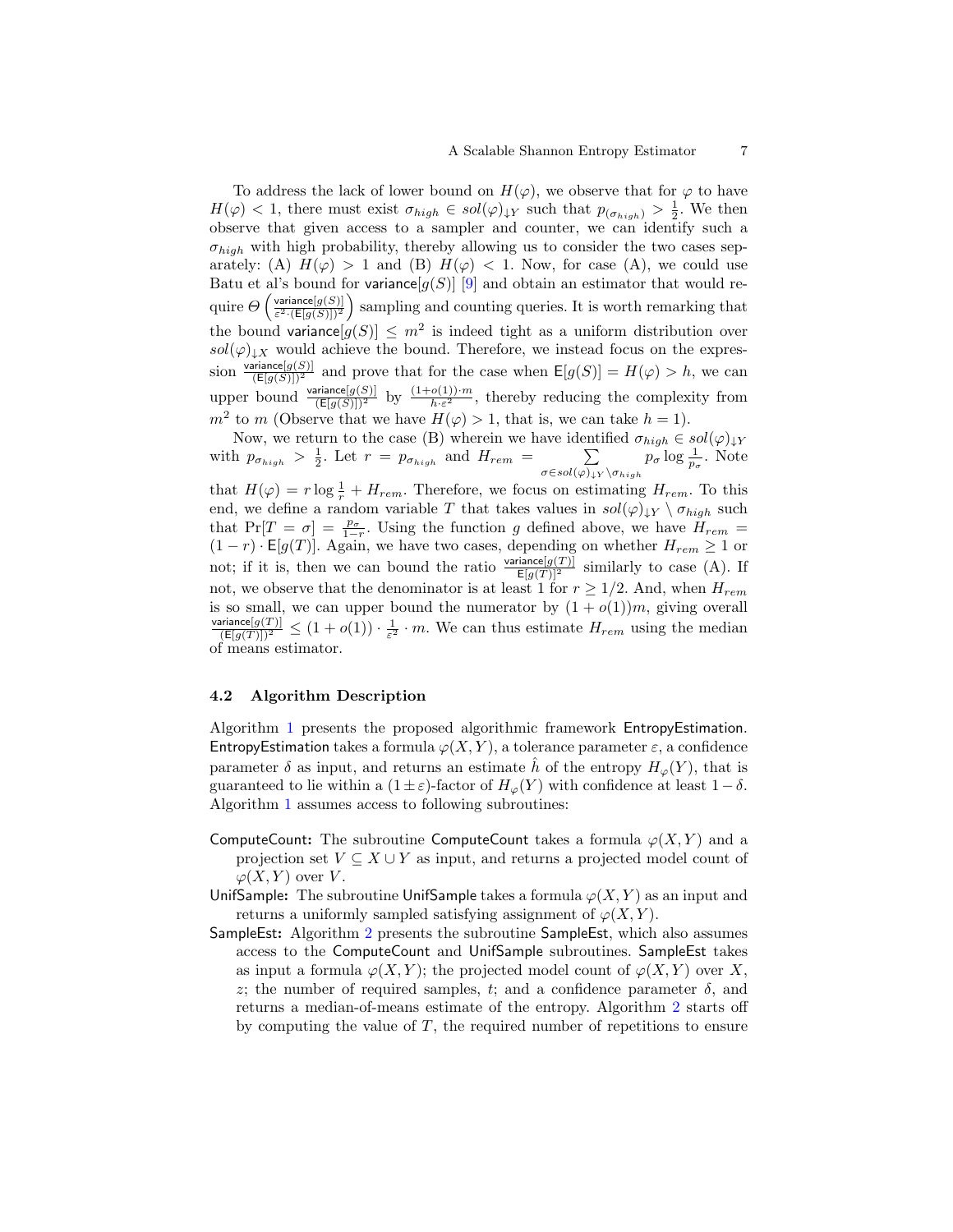<span id="page-7-0"></span>Algorithm 1 EntropyEstimation( $\varphi(X, Y), \varepsilon, \delta$ )

1:  $m \leftarrow |Y|; n \leftarrow |X|$ 2:  $z \leftarrow$  ComputeCount $(\varphi(X, Y), X)$ 3: for  $i \in [1, \log(10/\delta)]$  do 4:  $\tau \leftarrow$  UnifSample( $\varphi$ ) 5:  $r = z^{-1} \cdot \text{ComputeCount}(\varphi(X, Y) \wedge (Y \leftrightarrow \tau_{\downarrow Y}), X)$ 6: if  $r > \frac{1}{2}$  then 7:  $\hat{\varphi} \leftarrow \varphi \wedge (Y \nleftrightarrow \tau_{\downarrow Y})$ 8:  $t \leftarrow \frac{6}{\epsilon^2} \cdot \min \left\{ \frac{n}{2 \log \frac{1}{1-r}}, m + \log(m + \log m + 2.5) \right\}$ 9:  $\hat{h}_{rem} \leftarrow$  SampleEst $(\hat{\varphi}, z, t, 0.9 \cdot \delta)$ 10:  $\hat{h} \leftarrow (1-r)\hat{h}_{rem} + r \log(\frac{1}{r})$ 11: return  $\hat{h}$ 12:  $t \leftarrow \frac{6}{\epsilon^2} \cdot (\min\{n, m + \log(m + \log m + 1.1)\} - 1)$ 13:  $\hat{h} \leftarrow$  SampleEst $(\varphi, z, t, 0.9 \cdot \delta)$ 14: return  $\tilde{h}$ 

<span id="page-7-1"></span>Algorithm 2 SampleEst( $\varphi$ ,  $z$ ,  $t$ ,  $\delta$ )

1:  $C \leftarrow [$ 2:  $T \leftarrow \frac{9}{2} \log \frac{2}{\delta}$ 3: for  $i \in [1, T]$  do 4:  $est \leftarrow 0$ 5: for  $j \in [1, t]$  do 6:  $\tau \leftarrow$  UnifSample( $\varphi$ ) 7:  $r = z^{-1} \cdot \text{ComputeCount}(\varphi(X, Y) \wedge (Y \leftrightarrow \tau_{\downarrow Y}), X)$ 8:  $est \leftarrow est + \log(1/r)$ 9:  $C.\text{Append}(\frac{est}{t})$ 10: return Median $(C)$ 

at least  $1 - \delta$  confidence for the estimate. The algorithm has two loops one outer loop (Lines [3-9\)](#page-7-1), and one inner loop (Lines [5-8\)](#page-7-1). The outer loop runs for  $\left[\frac{9}{2}\log(\frac{2}{\delta})\right]$  $\left[\frac{9}{2}\log(\frac{2}{\delta})\right]$  $\left[\frac{9}{2}\log(\frac{2}{\delta})\right]$  rounds, where in each round, Algorithm 2 updates a list  $C$  with the mean estimate, *est*. In the inner loop, in each round, Al-gorithm [2](#page-7-1) updates the value of est: Line [6](#page-7-1) draws a sample  $\tau$  using the UnifSample( $\varphi(X, Y)$ ) subroutine. At Line [7,](#page-7-1) value of r is computed as the ratio of the projected model count of X in  $\varphi(X, Y) \wedge (Y \leftrightarrow \tau_{\downarrow Y})$  to z. To compute the projected model count, Algorithm [2](#page-7-1) calls the subroutine ComputeCount on input  $(\varphi(X, Y) \wedge (Y \leftrightarrow \tau_{\downarrow Y}), X)$ . At line [8,](#page-7-1) est is updated with  $\log(\frac{1}{r})$ , and at line [9,](#page-7-1) the final *est* is added to C. Finally, at line [10,](#page-7-1) Algorithm [2](#page-7-1) returns the median of C.

Returning back to Algorithm [1,](#page-7-0) it starts by computing the value of  $z$  as the projected model count of  $\varphi(X, Y)$  over X at line [2.](#page-7-0) The projected model count is computed by calling the ComputeCount subroutine. Next, Algorithm [1](#page-7-0) attempts to determine whether there exists an output  $\tau_{high}$  with probability greater than  $1/2$  or not by iterating over lines [3-11](#page-7-0) for  $\log(10/\delta)$  rounds. Line [4,](#page-7-0) draws a sample  $\tau$  by calling the UnifSample( $\varphi(X, Y)$ ) subroutine. Line [5](#page-7-0) computes the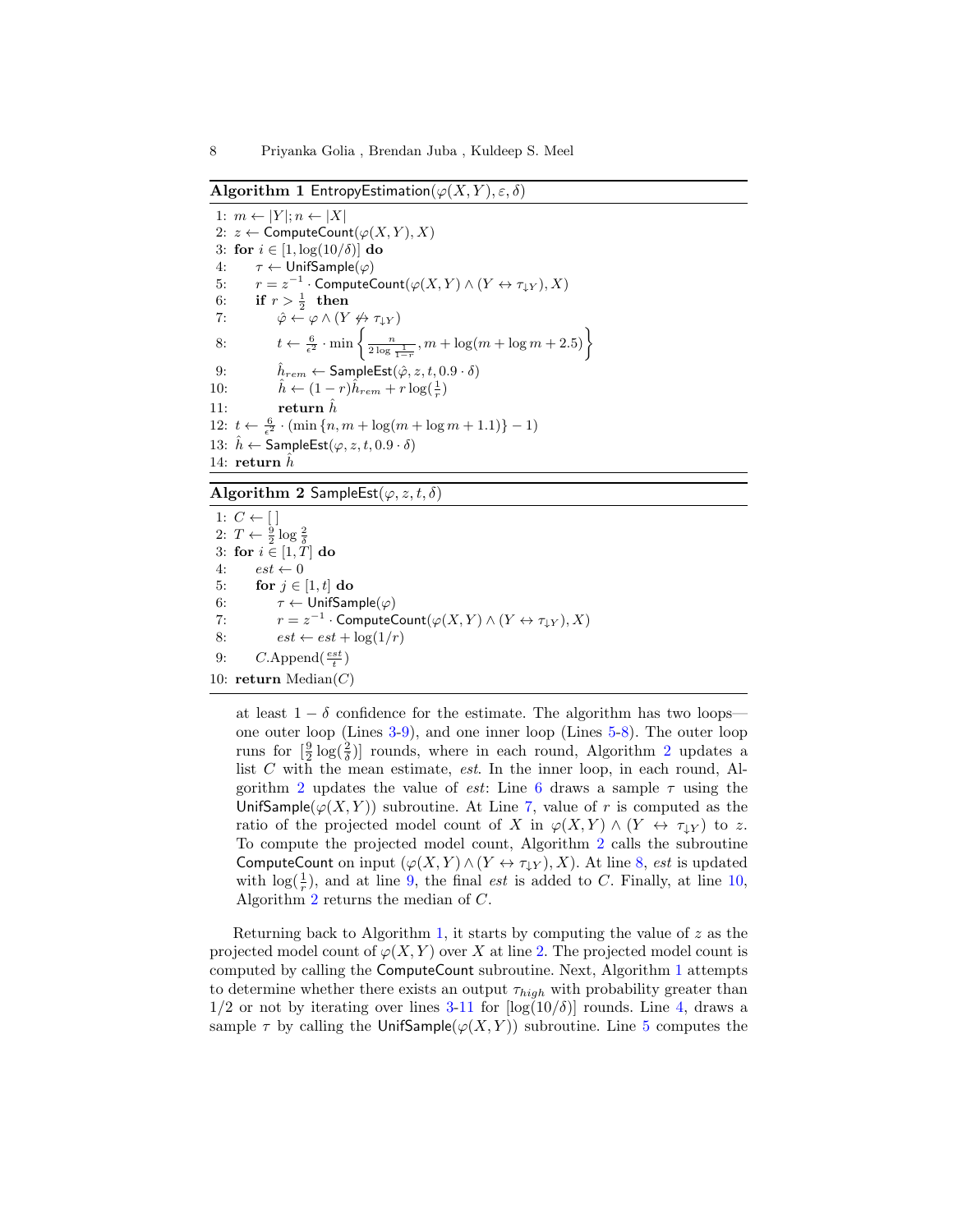value of r by taking the ratio of the projected model count of  $\varphi(X, Y) \wedge (Y \leftrightarrow \tau_{\downarrow Y})$ to z. Line [6](#page-7-0) checks whether the value of r is greater than  $1/2$  or not, and chooses one of the two paths based on the value of r:

- 1. If the value of r turns out to be greater than  $1/2$ , the formula  $\varphi(X, Y)$  is updated to  $\varphi(X, Y) \wedge (Y \nleftrightarrow \tau_{\downarrow Y})$  at line [7.](#page-7-0) The resulting formula is denoted by  $\hat{\varphi}(X, Y)$ . Then, the value of required number of samples, t, is calculated as per the calculation shown at line [8.](#page-7-0) At line [9,](#page-7-0) the subroutine SampleEst is called with  $\hat{\varphi}(X, Y)$ , z, t, and  $0.9 \times \delta$  as arguments to compute the estimate  $\hat{h}_{rem}$ . Finally, it computes the estimate  $\hat{h}$  at line [10.](#page-7-0)
- 2. If the value of r is at most  $1/2$  in every round, the number of samples we use,  $t$ , is calculated as per the calculation shown at line  $12$ . At line  $13$ , the subroutine SampleEst is called with  $\varphi(X, Y)$ , z, t, and  $0.9 \times \delta$  as arguments to compute the estimate  $\hat{h}$ .

#### 4.3 Theoretical Analysis

<span id="page-8-0"></span>**Theorem 1.** Given a circuit formula  $\varphi$  with  $|Y| > 2$ , a tolerance parameter  $\varepsilon > 0$ , and confidence parameter  $\delta > 0$ , the algorithm Entropy Estimation returns h such that

$$
\Pr\Big[(1-\varepsilon)H_{\varphi}(Y)\leq \hat{h}\leq (1+\varepsilon)|H_{\varphi}(Y)|\Big]\geq 1-\delta
$$

We first analyze the median-of-means estimator computed by SampleEst.

<span id="page-8-1"></span>**Lemma 1.** Given a circuit formula  $\varphi$  and  $z \in \mathbb{N}$ , an accuracy parameter  $\varepsilon > 0$ , a confidence parameter  $\delta > 0$ , and a batch size  $t \in \mathbb{N}$  for which

$$
\frac{1}{t\epsilon^2} \cdot \left( \frac{\sum_{\sigma \in 2^Y} \frac{|sol(\varphi(Y \mapsto \sigma))|}{|sol(\varphi)_{\downarrow X}|} (\log \frac{z}{|sol(\varphi(Y \mapsto \sigma))|})^2}{\left( \sum_{\sigma \in 2^Y} \frac{|sol(\varphi(Y \mapsto \sigma))|}{|sol(\varphi)_{\downarrow X}|} \log \frac{z}{|sol(\varphi(Y \mapsto \sigma))|} \right)^2} - 1 \right) \le 1/6
$$

the algorithm SampleEst returns an estimate  $\hat{h}$  such that with probability  $1 - \delta$ ,

$$
\hat{h} \le (1+\epsilon) \sum_{\sigma \in 2^Y} \frac{|sol(\varphi(Y \to \sigma))|}{|sol(\varphi)_{\downarrow X}|} \log \frac{z}{|sol(\varphi(Y \to \sigma))|} \text{ and}
$$

$$
\hat{h} \ge (1-\epsilon) \sum_{\sigma \in 2^Y} \frac{|sol(\varphi(Y \to \sigma))|}{|sol(\varphi)_{\downarrow X}|} \log \frac{z}{|sol(\varphi(Y \to \sigma))|}.
$$

*Proof.* Let  $R_{ij}$  be the random value taken by r in the *i*th iteration of the outer loop and jth iteration of the inner loop. We observe that  $\{R_{ij}\}_{(i,j)}$  are a family of i.i.d. random variables. Let  $C_i = \sum_{j=1}^t \frac{1}{t} \log \frac{1}{R_{ij}}$  be the value appended to C at the end of the *i*th iteration of the loop. Clearly  $\mathsf{E}[C_i] = \mathsf{E}[\log \frac{1}{R_{ij}}]$ . Furthermore, we observe that by independence of the  $R_{ij}$ ,

$$
\text{variance}[C_i] = \frac{1}{t}\text{variance}[\log\frac{1}{R_{ij}}] = \frac{1}{t}(\text{E}[(\log R_{ij})^2] - \text{E}[\log\frac{1}{R_{ij}}]^2).
$$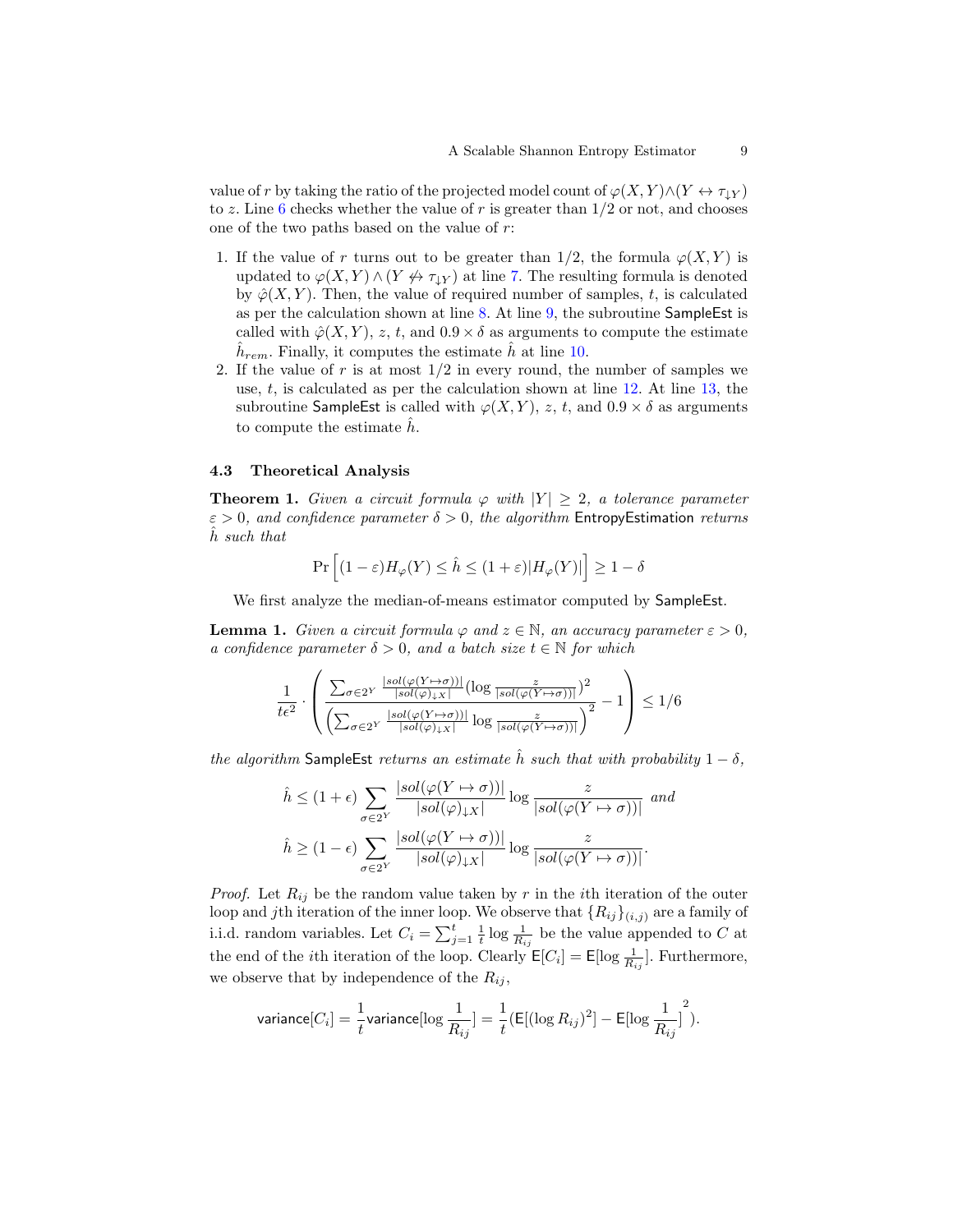By Chebyshev's inequality, now,

$$
\Pr\left[|C_i - \mathsf{E}[\log \frac{1}{R_{ij}}]| > \epsilon \mathsf{E}[\log \frac{1}{R_{ij}}]\right] < \frac{\text{variance}[C_i]}{\epsilon^2 \mathsf{E}[\log \frac{1}{R_{ij}}]^2} \n= \frac{\mathsf{E}[(\log R_{ij})^2] - \mathsf{E}[\log \frac{1}{R_{ij}}]^2}{t \cdot \epsilon^2 \mathsf{E}[\log \frac{1}{R_{ij}}]^2} \n\le 1/6
$$

by our assumption on t.

Let  $L_i \in \{0,1\}$  be the indicator random variable for the event that  $C_i$  $\mathsf{E}[\log \frac{1}{R_{ij}}] - \epsilon \mathsf{E}[\log \frac{1}{R_{ij}}],$  and let  $H_i \in \{0,1\}$  be the indicator random variable for the event that  $C_i > \mathsf{E}[\log \frac{1}{R_{ij}}] + \epsilon \mathsf{E}[\log \frac{1}{R_{ij}}]$ . Similarly, since these are disjoint events,  $B_i = L_i + H_i$  is also an indicator random variable for the union. So long as  $\sum_{i=1}^{T} L_i < T/2$  and  $\sum_{i=1}^{T} H_i < T/2$ , we note that the value returned by SampleEst is as desired. By the above calculation,  $Pr[L_i = 1] + Pr[H_i = 1] =$  $Pr[B_i = 1] < 1/6$ , and we note that  $\{(B_i, L_i, H_i)\}_i$  are a family of i.i.d. random variables. Observe that by Hoeffding's inequality,

$$
\Pr\left[\sum_{i=1}^{T} L_i \ge \frac{T}{6} + \frac{T}{3}\right] \le \exp(-2T\frac{1}{9}) = \frac{\delta}{2}
$$

and similarly Pr  $\left[\sum_{i=1}^T H_i \geq \frac{T}{2}\right] \leq \frac{\delta}{2}$ . Therefore, by a union bound, the returned value is adequate with probability at least  $1 - \delta$  overall.

The analysis of SampleEst relied on a bound on the ratio of the first and second "moments" of the self-information in our truncated distribution. Suppose for all assignments  $\sigma$  to Y,  $p_{\sigma} \leq 1/2$ . We observe that then  $H_{\varphi}(Y) \geq \sum_{\sigma \in 2^Y} p_{\sigma}$ .  $1 = 1$ . We also observe that on account of the uniform distribution on X, any  $\sigma$  in the support of the distribution has  $p_{\sigma} \geq 1/2^{|X|}$ . Such bounds allow us to bound the relative variance of the self information:

<span id="page-9-1"></span>**Lemma 2.** Let  $\{p_{\sigma} \in [1/2^{|X|}, 1]\}_{\sigma \in 2^Y}$  be given. Then,

$$
\sum_{\sigma \in 2^Y} p_{\sigma} (\log p_{\sigma})^2 \le |X| \sum_{\sigma \in 2^Y} p_{\sigma} \log \frac{1}{p_{\sigma}}
$$

Proof. We observe simply that

$$
\sum_{\sigma \in 2^Y} p_{\sigma} (\log p_{\sigma})^2 \le \log 2^{|X|} \sum_{\sigma \in 2^Y} p_{\sigma} \log \frac{1}{p_{\sigma}} = |X| \sum_{\sigma \in 2^Y} p_{\sigma} \log \frac{1}{p_{\sigma}}.
$$

<span id="page-9-0"></span>**Lemma 3.** Let  $\{p_{\sigma} \in [0,1]\}_{\sigma \in 2^Y}$  be given with  $\sum_{\sigma \in 2^Y} p_{\sigma} \leq 1$  and

$$
H = \sum_{\sigma \in 2^Y} p_{\sigma} \log \frac{1}{p_{\sigma}} \ge 1.
$$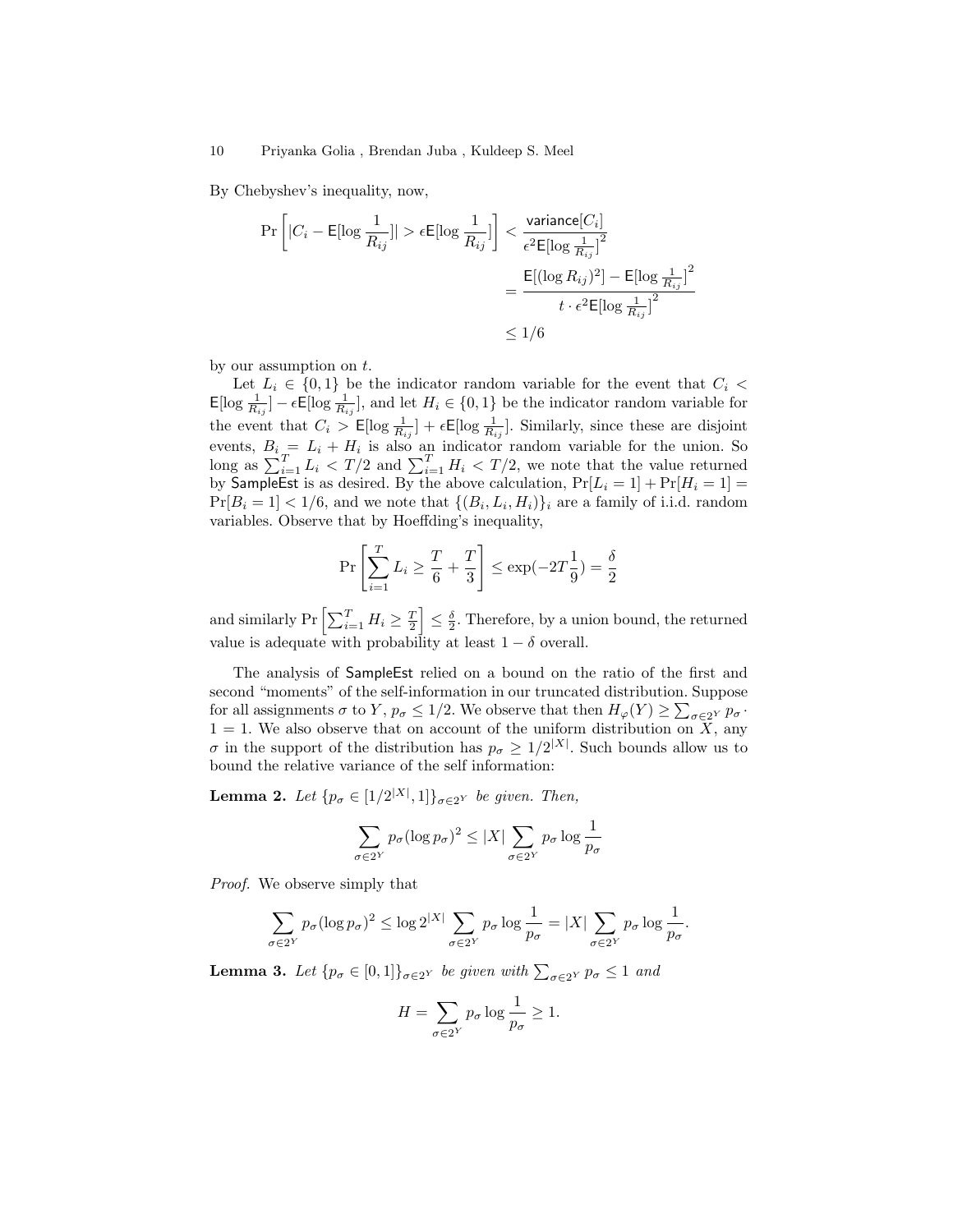Then

$$
\frac{\sum_{\sigma \in 2^Y} p_{\sigma} (\log p_{\sigma})^2}{\left(\sum_{\sigma \in 2^Y} p_{\sigma} \log \frac{1}{p_{\sigma}}\right)^2} \le \left(1 + \frac{\log(|Y| + \log|Y| + 1.1)}{|Y|}\right)|Y|.
$$

Similarly, if  $H \leq 1$  and  $|Y| > 2$ ,

$$
\sum_{\sigma \in 2^Y} p_{\sigma} (\log p_{\sigma})^2 \le |Y| + \log(|Y| + \log|Y| + 2.5).
$$

Concretely, both cases give a bound that is at most  $2|Y|$  for  $|Y| \geq 3$ ;  $|Y| = 8$ gives a bound that is less than  $1.5 \times |Y|$  in both cases,  $|Y| = 64$  gives a bound that is less than  $1.1 \times |Y|$ , etc.

Proof. By induction on the size of the support, denoted as supp and defined as  $|\{\sigma \in 2^Y | p_{\sigma} > 0\}|$ , we'll show that when  $H \geq 1$ , the ratio is at most log  $|\text{supp}| +$  $log(log |supp| + log log |supp| + 1.1)$ . The base case is when there are only two elements ( $|Y| = 1$ ), in which case we must have  $p_0 = p_1 = 1/2$ , and the ratio is uniquely determined to be 1. For the induction step, observe that whenever any subset of the  $p_{\sigma}$  take value 0, this is equivalent to a distribution with smaller support, for which by induction hypothesis, we find the ratio is at most

$$
log(|\text{supp}|-1) + \log(\log(|\text{supp}|-1) + \log \log(|\text{supp}|-1) + 1.1)
$$
  
< 
$$
< \log |\text{supp}| + \log(\log |\text{supp}| + \log \log |\text{supp}| + 1.1).
$$

Consider any value of  $H_{\varphi}(Y) = H$ . With the entropy fixed, we need only maximize the numerator of the ratio with  $H_{\varphi}(Y) = H$ . Indeed, we've already ruled out a ratio of  $|\text{supp}(Y)|$  for solutions in which any of the  $p_{\sigma}$  take value 0, and clearly we cannot have any  $p_{\sigma} = 1$ , so we only need to consider interior points that are local optima. We use the method of Lagrange multipliers: for some  $\lambda$ , all  $p_{\sigma}$  must satisfy  $\log^2 p_{\sigma} + 2 \log p_{\sigma} - \lambda (\log p_{\sigma} - 1) = 0$ , which has solutions

$$
\log p_{\sigma} = \frac{\lambda}{2} - 1 \pm \sqrt{(1 - \frac{\lambda}{2})^2 - \lambda} = \frac{\lambda}{2} - 1 \pm \sqrt{1 + \lambda^2/4}.
$$

We note that the second derivatives with respect to  $p_{\sigma}$  are equal to

$$
\frac{2\log p_\sigma}{p_\sigma} + \frac{2-\lambda}{p_\sigma}
$$

which are negative iff  $\log p_{\sigma} < \frac{\lambda}{2} - 1$ , hence we attain local maxima only for the solution  $\log p_{\sigma} = \frac{\lambda}{2} - 1 - \sqrt{1 + \lambda^2/4}$ . In other words, there is a single  $p_{\sigma}$ , which by the entropy constraint, must satisfy  $|\text{supp}|p_{\sigma}\log \frac{1}{p_{\sigma}} = H$  which we'll show gives

$$
p_{\sigma} = \frac{H}{|\text{supp}|(\log \frac{|\text{supp}|}{H} + \log \log \frac{|\text{supp}|}{H} + \rho)}
$$

for some  $\rho \leq 1.1$ . For  $|\text{supp}| = 3$ , we know  $1 \leq H \leq \log 3$ , and we can verify numerically that  $\log \left( \frac{\log \frac{3}{H} + \log \log \frac{3}{H} + \rho}{\log \frac{3}{H}} \right)$  $\Big) \in (0.42, 0.72)$  for  $\rho \in [0, 1]$ . Hence, by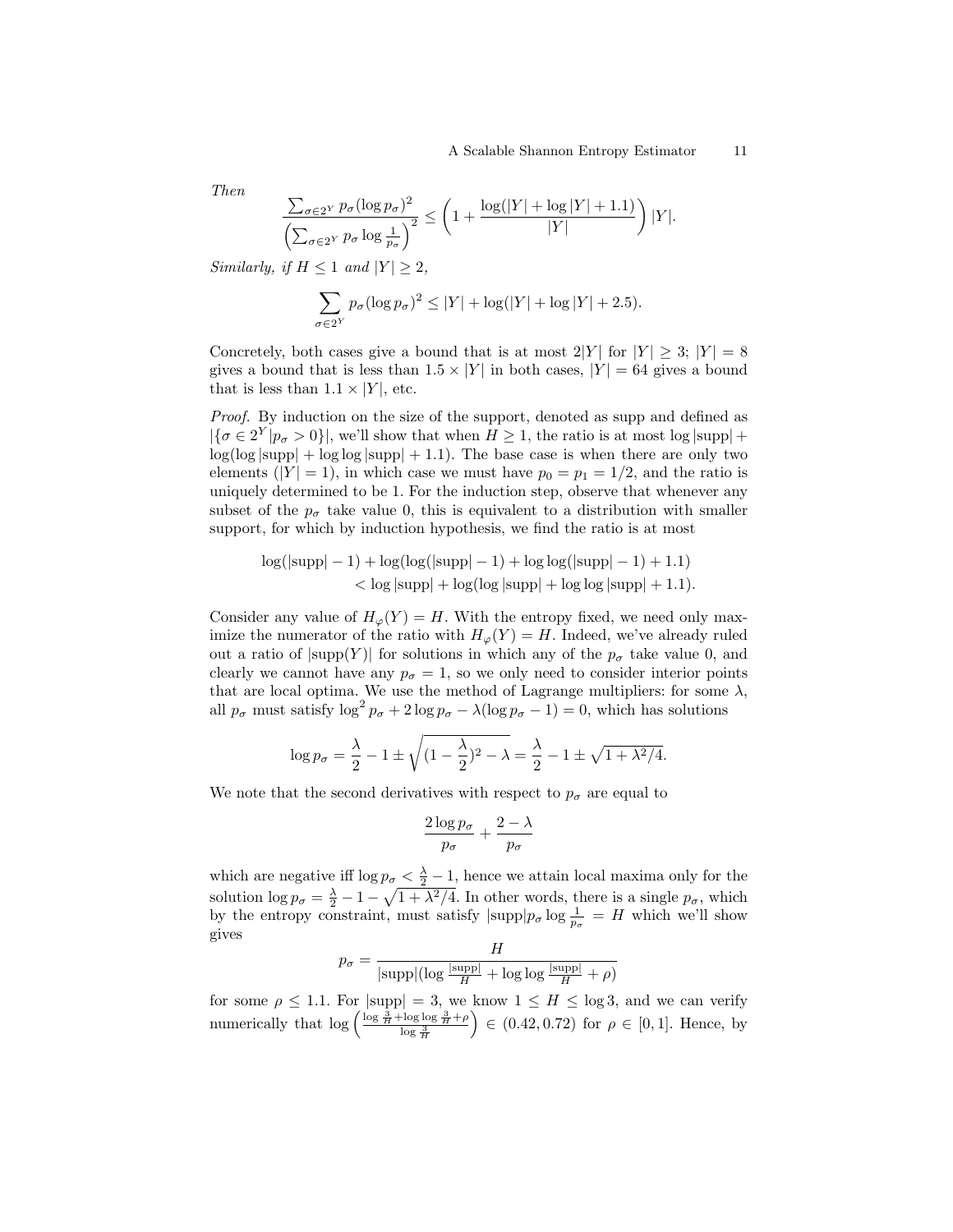Brouwer's fixed point theorem, such a choice of  $\rho \in [0,1]$  exists. For  $|\text{supp}| \geq 4$ , observe that  $\frac{|\text{supp}|}{H} \geq 2$ , so  $\log \left( \frac{\log \frac{|\text{supp}|}{H} + \log \log \frac{|\text{supp}|}{H}}{\log \frac{|\text{supp}|}{H}} \right)$  $\Big\} > 0.$  For  $|\text{supp}| = 4$ ,  $\log \left( \frac{\log \frac{4}{H} + \log \log \frac{4}{H} + \rho}{\log \frac{4}{H}} \right)$  $\Big) \in [0, 1]$ , and similarly for all integer values of  $|\text{supp}|$  up to  $15, \log \left( \frac{\log \frac{|\text{supp}|}{H} + \log \log \frac{|\text{supp}|}{H} + 1.1}{\log \log \log \left( \frac{|\text{supp}|}{H} \right)} \right)$  $\log \frac{|\mathrm{supp}|}{H}$  $\Big\}$  < 1.1, so we can obtain  $\rho \in (0, 1.1)$ . Finally, for  $|\text{supp}| \ge 16$ , we have  $\frac{|\text{supp}|}{H} \le 2^{|\text{supp}|/2H}$ , and hence  $\frac{\log \log \frac{|\text{supp}|}{H} + \rho}{\log \frac{|\text{supp}|}{H}}$  $\frac{\log \frac{f(x)}{H} + \rho}{\log \frac{|\text{supp}|}{H}} \leq 1$ , so

$$
|\text{supp}|\frac{H(\log\frac{|\text{supp}|}{H} + \log(\log\frac{|\text{supp}|}{H} + \log\log\frac{|\text{supp}|}{H} + \rho))}{|\text{supp}|(\log\frac{|\text{supp}|}{H} + \log\log\frac{|\text{supp}|}{H} + \rho)} \leq H\frac{\log\frac{|\text{supp}|}{H} + \log\log\frac{|\text{supp}|}{H} + 1}{\log\frac{|\text{supp}|}{H} + \log\log\frac{|\text{supp}|}{H} + \rho}
$$

Hence it is clear that this gives H for some  $\rho \leq 1$ . Observe that for such a choice of  $\rho$ , using the substitution above, the ratio we attain is

$$
\frac{|\text{supp}|\cdot H}{H^2 \cdot |\text{supp}|(\log \frac{|\text{supp}|\cdot H}{H} + \log \log \frac{|\text{supp}|\cdot \rho)}{H})} \left(\log \frac{|\text{supp}|(\log \frac{|\text{supp}|\cdot H}{H})}{H}\right)^2
$$

$$
= \frac{1}{H} (\log \frac{|\text{supp}|\cdot H}{H} + \log (\log \frac{|\text{supp}|\cdot H}{H} + \log \log \frac{|\text{supp}|\cdot H}{H} + \rho))
$$

which is monotone in  $1/H$ , so using the fact that  $H \geq 1$ , we find it is at most

 $\log |\text{supp}| + \log (\log |\text{supp}| + \log |\text{supp}| + \rho)$ 

which, recalling  $\rho < 1.1$ , gives the claimed bound.

For the second part, observe that by the same considerations, when  $H$  is fixed,

$$
\sum_{\sigma \in 2^Y} p_{\sigma} (\log p_{\sigma})^2 = H \log \frac{1}{p_{\sigma}}
$$

for the unique choice of  $p_{\sigma}$  for |Y| and H as above, i.e., we will show that for  $|Y| \geq 2$ , it is

$$
H\left(\log\frac{2^{|Y|}}{H}+\log(\log\frac{2^{|Y|}}{H}+\log\log\frac{2^{|Y|}}{H}+\rho)\right)
$$

for some  $\rho \in (0, 2.5)$ . Indeed, we again consider the function

$$
f(\rho) = \frac{\log(\log \frac{2^{|Y|}}{H} + \log \log \frac{2^{|Y|}}{H} + \rho)}{\log \log \frac{2^{|Y|}}{H}},
$$

and observe that for  $2^{|Y|}/H > 2$ ,  $f(0) > 0$ . Now, when  $|Y| \geq 2$  and  $H \leq 1$ ,  $2^{|Y|}/H \geq 4$ . We will see that the function  $d(\rho) = f(\rho) - \rho$  has no critical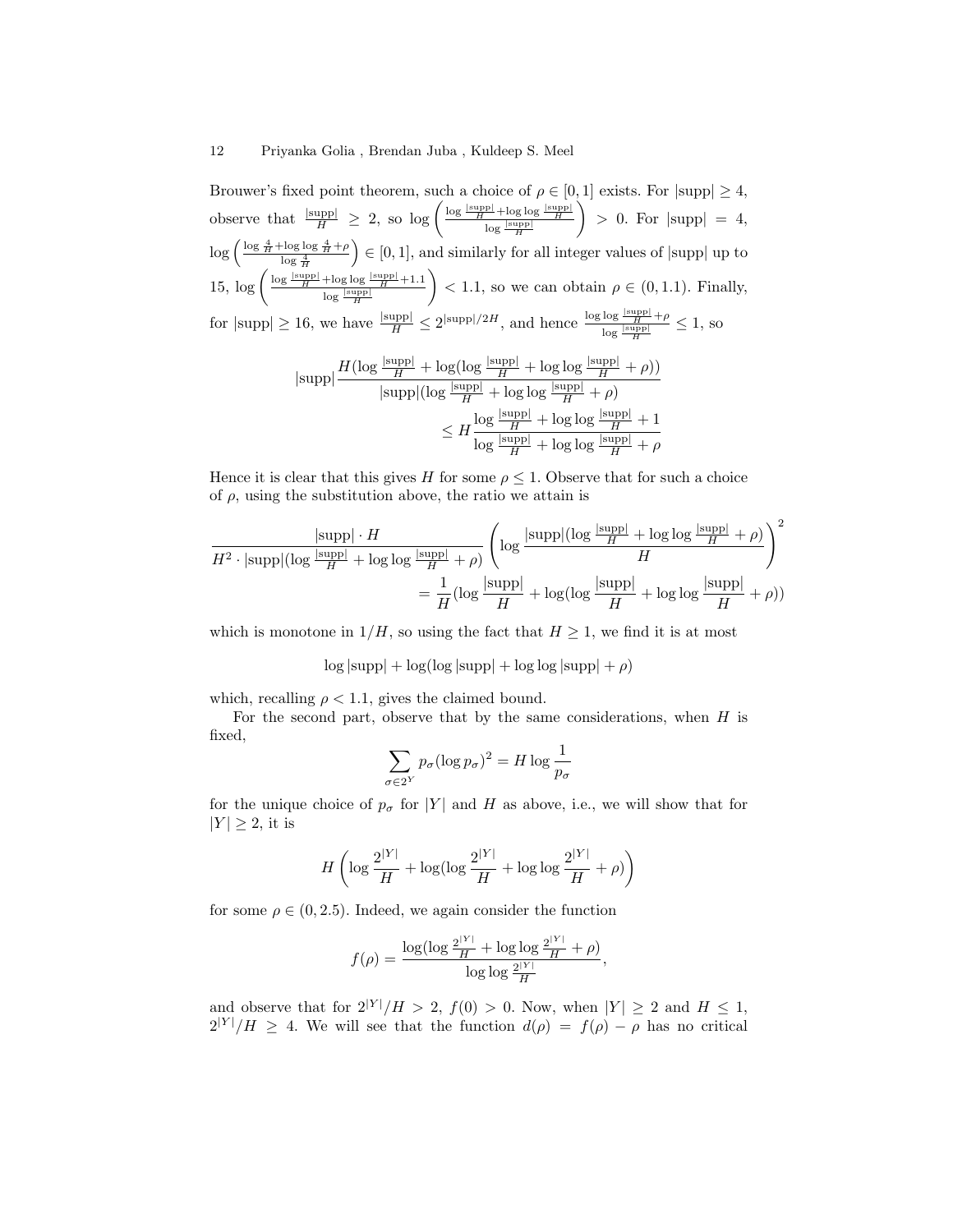points for  $2^{|Y|}/H \geq 4$  and  $\rho > 0$ , and hence its maximum is attained at the boundary, i.e., at  $\frac{2^{|Y|}}{H} = 4$ , at which point we see that  $f(2.5) < 2.5$ . So, for such values of  $\frac{2^{|Y|}}{H}$  $\frac{H}{H}$ ,  $f(\rho)$  maps [0, 2.5] into [0, 2.5] and hence by Brouwer's fixed point theorem again, for all  $|Y| \geq 4$  and  $H \geq 1$  some  $\rho \in (0, 2.5)$  exists for which  $p_{\sigma} = \log \frac{2^{|Y|}}{H} + \log(\log \frac{2^{|Y|}}{H} + \log \log \frac{2^{|Y|}}{H} + \rho)$  gives  $\sum_{p_{\sigma} \in 2^Y} p_{\sigma} \log \frac{1}{p_{\sigma}} = H$ .

Indeed,  $d'(\rho) = \frac{1}{\ln 2(\log \frac{2|Y|}{H} + \log \log \frac{2|Y|}{H} + \rho) \log \log \frac{2|Y|}{H}} - 1$ , which has a singularity at  $\rho = -\log \log \frac{2^{|Y|}}{H} - \log \log \frac{2^{|Y|}}{H}$  $\frac{H}{H}$ , and otherwise has a critical point at  $\rho =$ 

ln 2  $\frac{\ln 2}{\log \log \frac{2^{|Y|}}{H}} - \log \frac{2^{|Y|}}{H} - \log \log \frac{2^{|Y|}}{H}$  $\frac{|Y|}{H}$ . Since  $\log \frac{2^{|Y|}}{H} \ge 2$  and  $\log \log \frac{2^{|Y|}}{H} \ge 1$  here, these are both clearly negative.

Now, we'll show that this expression (for  $|Y| \ge 2$ ) is maximized when  $H = 1$ . Observe first that the expression  $H(|Y| + \log \frac{1}{H})$  as a function of H does not have critical points for  $H \leq 1$ : the derivative is  $|\overline{Y}| + \log \frac{1}{H} - \frac{1}{\ln 2}$ , so critical points require  $H = 2^{|Y|-(1/\ln 2)} > 1$ . Hence we see that this expression is maximized at the boundary, when  $H = 1$ . Similarly, the rest of the expression,

$$
H \log(|Y| + \log \frac{1}{H} + \log(|Y| + \log \frac{1}{H}) + 2.5)
$$

viewed as a function of  $H$ , only has critical points for

$$
\log(|Y| + \log \frac{1}{H} + \log(|Y| + \log \frac{1}{H}) + 2.5) = \frac{\frac{1}{\ln 2} (1 + \frac{1}{|Y| + \log \frac{1}{H}})}{|Y| + \log \frac{1}{H} + \log(|Y| + \log \frac{1}{H}) + 2.5}
$$

i.e., it requires

$$
(|Y| + \log \frac{1}{H} + \log(|Y| + \log \frac{1}{H}) + 2.5) \log(|Y| + \log \frac{1}{H} + \log(|Y| + \log \frac{1}{H}) + 2.5)
$$
  
= 
$$
\frac{1}{\ln 2} (1 + \frac{1}{|Y| + \log \frac{1}{H}}).
$$

But, the right-hand side is at most  $\frac{3}{2\ln 2} < 3$ , while the left-hand side is at least 13. Thus, it also has no critical points, and its maximum is similarly taken at the boundary,  $H = 1$ . Thus, overall, we find

$$
\sum_{\sigma \in 2^Y} p_{\sigma} (\log p_{\sigma})^2 \le |Y| + \log(|Y| + \log|Y| + 2.5)
$$

when  $H \leq 1$  and  $|Y| \geq 2$ .

Although the assignment of probability mass used in the bound did not sum to 1, nevertheless this bound is nearly tight. For any  $\gamma > 0$ , and letting  $H = 1 + \Delta$ where  $\Delta = \frac{1}{\log^{\gamma}(2^{|Y|}-2)}$ , the following solution attains a ratio of  $(1-o(1))|Y|^{1-\gamma}$ : for any two  $\sigma_1^*, \sigma_2^* \in 2^Y$ , set  $p_{\sigma_i^*} = \frac{1}{2} - \frac{\epsilon}{2}$  and set the rest to  $\frac{\epsilon}{2^{|Y|} - 2}$ , for  $\epsilon$  chosen below. To obtain

$$
H = 2 \cdot \left(\frac{1}{2} - \frac{\epsilon}{2}\right) \log \frac{2}{1 - \epsilon} + (2^{|Y|} - 2) \cdot \frac{\epsilon}{2^{|Y|} - 2} \log \frac{2^{|Y|} - 2}{\epsilon}
$$

$$
= (1 - \epsilon)(1 + \log(1 + \frac{\epsilon}{1 - \epsilon})) + \epsilon \log \frac{2^{|Y|} - 2}{\epsilon}
$$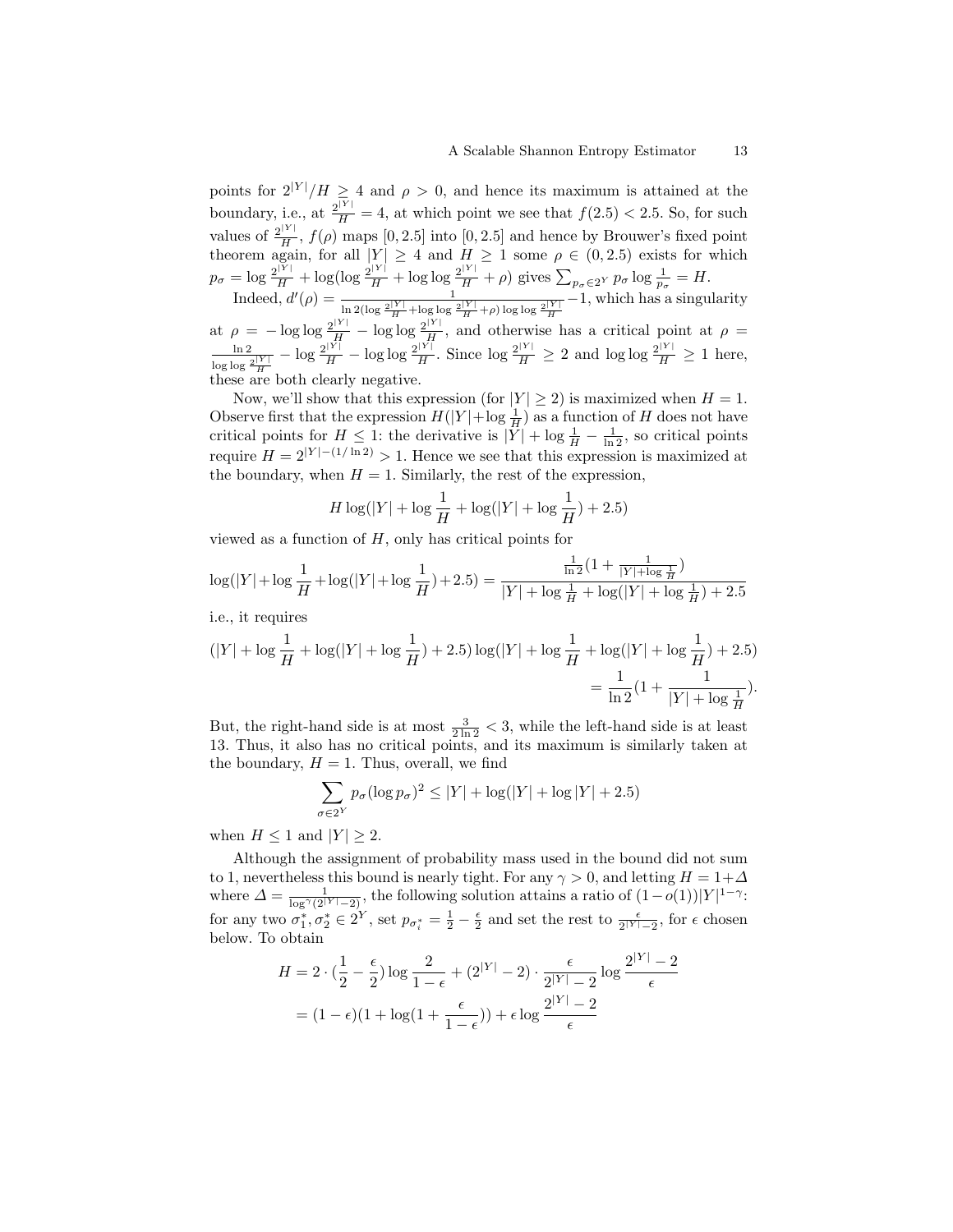observe that since  $\log(1+x) = \frac{x}{\ln 2} + \Theta(x^2)$ , we will need to take

$$
\epsilon = \frac{\Delta}{\log(2^{|Y|} - 2) + \log \frac{1 - \epsilon}{\epsilon} - (1 + \frac{1}{\ln 2}) + \Theta(\epsilon^2)} \\
= \frac{\Delta}{\log(2^{|Y|} - 2) + \log \log(2^{|Y|} - 2) + \log \frac{1}{\Delta} - (1 + \frac{1}{\ln 2}) - \frac{\epsilon}{\ln 2} + \Theta(\epsilon^2)}.
$$

For such a choice, we indeed obtain the ratio

$$
\frac{(1-\epsilon)\log^2\frac{2}{1-\epsilon}+\epsilon\log^2\frac{(2^{|Y|}-2)}{\epsilon}}{H^2}\geq (1-o(1))|Y|^{1-\gamma}.
$$

Using these bounds, we are finally ready to prove Theorem [1:](#page-8-0)

*Proof.* We first consider the case where no  $\sigma \in sol(\varphi)$  has  $p_{\sigma} > 1/2$ ; here, the condition in line 6 of EntropyEstimation never passes, so we return the value obtained by SampleEst on line 12. Note that we must have  $H_{\varphi}(Y) \ge 1$  in this case. So, by Lemma [3,](#page-9-0)

$$
\frac{\sum_{\sigma \in 2^Y} p_{\sigma} (\log p_{\sigma})^2}{\left(\sum_{\sigma \in 2^Y} p_{\sigma} \log \frac{1}{p_{\sigma}}\right)^2} \le \min\left\{|X|, \left(1 + \frac{\log(|Y| + \log|Y| + 1.1)}{|Y|}\right)|Y|\right\}
$$

and hence, by Lemma [1,](#page-8-1) using  $t \geq \frac{6 \cdot \min\{|X|, |Y| + \log(|Y| + \log|Y| + 1.1)\} - 1}{\epsilon^2}$  $\frac{[Y] + \log |Y| + 1.1}{\epsilon^2}$  suffices to ensure that the returned  $\hat{h}$  is satisfactory with probability  $1 - \delta$ .

Next, we consider the case where some  $\sigma^* \in sol(\varphi)$  has  $p_{\sigma^*} > 1/2$ . Since the total probability is 1, there can be at most one such  $\sigma^*$ . So, in the distribution conditioned on  $\sigma \neq \sigma^*$ , i.e.,  $\{p'_{\sigma}\}_{\sigma \in 2^Y}$  that sets  $p'_{\sigma^*} = 0$ , and  $p'_{\sigma} = \frac{p_{\sigma}}{1 - p_{\sigma^*}}$  otherwise, we now need to show that t satisfies

$$
\frac{1}{t\varepsilon^2} \left( \frac{\sum_{\sigma \neq \sigma^*} p_{\sigma}' (\log\frac{1}{(1-p_{\sigma^*})p_{\sigma}'} )^2}{(\sum_{\sigma \neq \sigma^*} p_{\sigma}' \log\frac{1}{(1-p_{\sigma^*})p_{\sigma}'} )^2} - 1 \right) < \frac{1}{6}
$$

to apply Lemma [1.](#page-8-1) We first rewrite this expression. Letting  $H = \sum_{\sigma \neq \sigma^*} p_{\sigma}^t \log \frac{1}{p_{\sigma}^t}$ be the entropy of this conditional distribution,

$$
\frac{\sum_{\sigma \neq \sigma^*} p_{\sigma}' (\log \frac{1}{(1 - p_{\sigma^*})p_{\sigma}'})^2}{(\sum_{\sigma \neq \sigma^*} p_{\sigma}' \log \frac{1}{(1 - p_{\sigma^*})p_{\sigma}'})^2} = \frac{\sum_{\sigma \neq \sigma^*} p_{\sigma}' (\log \frac{1}{p_{\sigma}'})^2 + 2H \log \frac{1}{1 - p_{\sigma^*}} + (\log \frac{1}{1 - p_{\sigma^*}})^2}{(H + \log \frac{1}{1 - p_{\sigma^*}})^2}
$$

$$
= \frac{\sum_{\sigma \neq \sigma^*} p_{\sigma}' (\log \frac{1}{p_{\sigma}'})^2 - H^2}{(H + \log \frac{1}{1 - p_{\sigma^*}})^2} + 1.
$$

Lemma [2](#page-9-1) now gives rather directly that this quantity is at most

$$
\frac{H|X|-H^2}{(H+\log\frac{1}{1-p_{\sigma^*}})^2}+1<\frac{|X|}{2\log\frac{1}{1-p_{\sigma^*}}}+1.
$$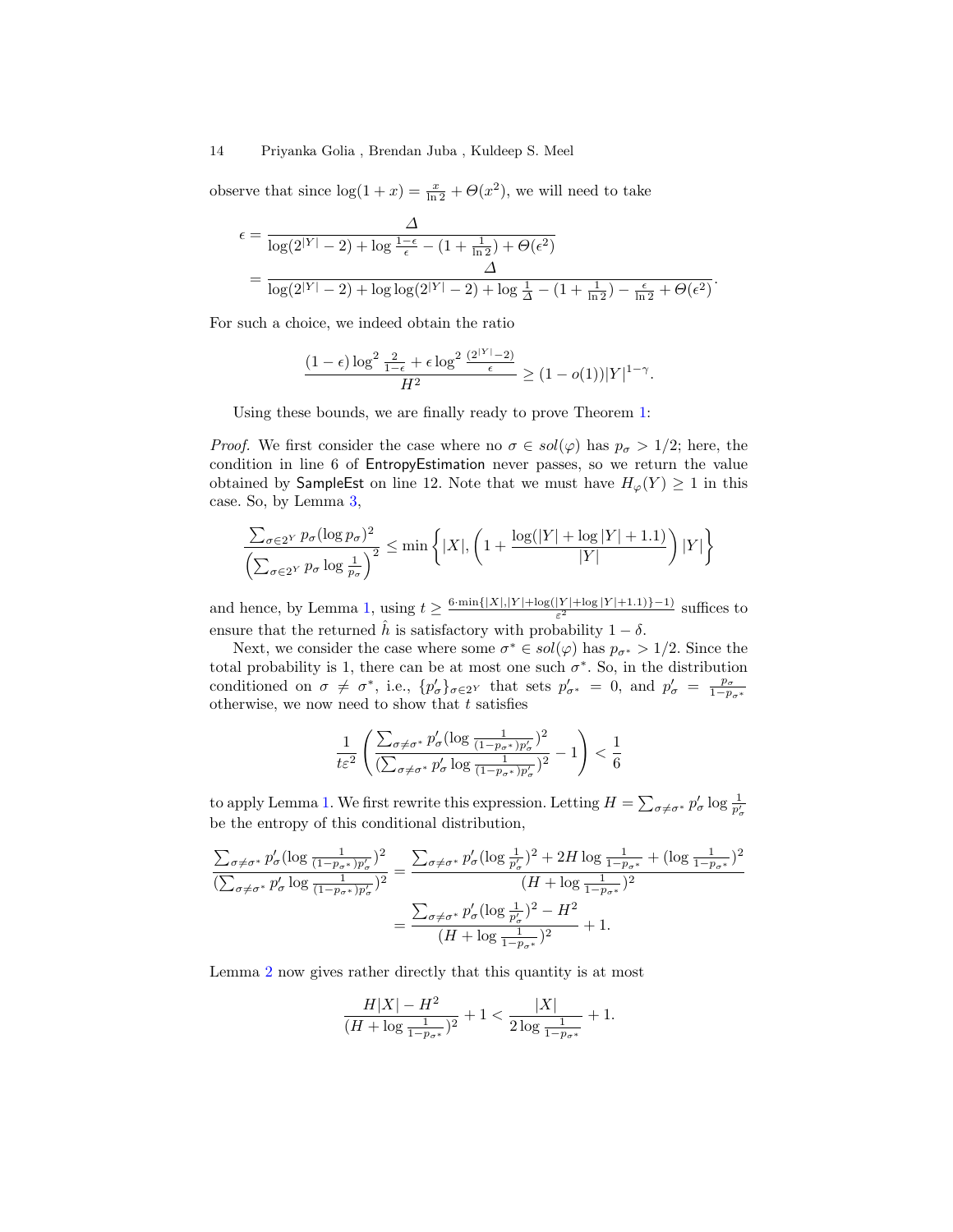For the bound in terms of  $|Y|$ , there are now two cases depending on whether H is greater than 1 or less than 1. When it is greater than 1, the first part of Lemma [3](#page-9-0) again gives

$$
\frac{\sum_{\sigma \in 2^{Y}} p_{\sigma}' (\log p_{\sigma}')^{2}}{H^{2}} \leq |Y| + \log(|Y| + \log|Y| + 1.1).
$$

When  $H < 1$ , on the other hand, recalling  $p_{\sigma^*} > 1/2$  (so log  $\frac{1}{1-p_{\sigma^*}} \ge 1$ ), the second part of Lemma [3](#page-9-0) gives that our expression is less than

$$
\frac{|Y| + \log(|Y| + \log|Y| + 2.5)) - H^2}{(H + \log \frac{1}{1 - p_{\sigma^*}})^2} < |Y| + \log(|Y| + \log|Y| + 2.5).
$$

Thus, by Lemma [1,](#page-8-1)

$$
t \ge \frac{6 \cdot \min\{\frac{|X|}{2\log\frac{1}{1-p_{\sigma^*}}}, |Y| + \log(|Y| + \log|Y| + 2.5)\}}{\varepsilon^2}
$$

suffices to obtain  $\hat{h}$  such that  $\hat{h} \leq (1+\varepsilon)\sum_{\sigma\neq\sigma^*} \frac{p_{\sigma}}{1-p_{\sigma^*}} \log \frac{1}{p_{\sigma}}$  and  $\hat{h} \geq (1-\varepsilon)\sum_{\sigma\neq\sigma^*} \frac{p_{\sigma}}{1-p_{\sigma^*}}$  $\varepsilon$ )  $\sum_{\sigma \neq \sigma^*} \frac{p_{\sigma}}{1-p_{\sigma^*}} \log \frac{1}{p_{\sigma}}$ ; hence we obtain such a  $\hat{h}$  with probability at least  $1-0.9 \cdot \delta$ in line [10,](#page-7-0) if we pass the test on line [6](#page-7-0) of Algorithm [1,](#page-7-0) thus identifying  $\sigma^*$ . Note that this value is adequate, so we need only guarantee that the test on line  $6$ passes on one of the iterations with probability at least  $1 - 0.1 \cdot \delta$ .

To this end, note that each sample( $\tau_{\downarrow Y}$ ) on line [4](#page-7-0) is equal to  $\sigma^*$  with probability  $\frac{|sol(\varphi(Y \rightarrow \sigma^*))|}{|sol(\varphi)_{\downarrow}x|} > \frac{1}{2}$  by hypothesis. Since each iteration of the loop is an independent draw, the probability that the condition on line [6](#page-7-0) is not met after  $\log \frac{10}{\delta}$  draws is less than  $(1 - \frac{1}{2})^{\log \frac{10}{\delta}} = \frac{\delta}{10}$ , as needed.

#### 4.4 Beyond Boolean Formulas

We now focus on the case where the relationship between  $X$  and  $Y$  is modeled by an arbitrary relation R instead of a Boolean formula  $\varphi$ . As noted in Section [1,](#page-0-0) program behaviors are often modeled with other representations such as automata  $[4,5,14]$  $[4,5,14]$  $[4,5,14]$ . The automata-based modeling often has X represented as the input to the given automaton  $A$  while every realization of Y corresponds to a state of  $A$ . Instead of an explicit description of  $A$ , one can rely on a symbolic description of A. Two families of techniques are currently used to estimate the entropy. The first technique is to enumerate the possible output states and, for each such state s, estimate the number of strings accepted by  $A$  if s was the only accepting state of A. The other technique relies on uniformly sampling a string  $\sigma$ , noting the final state of  $A$  when run on  $\sigma$ , and then applying a histogram-based technique to estimate the entropy.

In order to use the algorithm EntropyEstimation one requires access to a sampler and model counter for automata; the past few years have witnessed the design of efficient counters for automata to handle string constraints. In addition, EntropyEstimation requires access to a conditioning routine to implement the substitution step, i.e.,  $Y \mapsto \tau_{\downarrow Y}$ , which is easy to accomplish for automata via marking the corresponding state as a non-accepting state.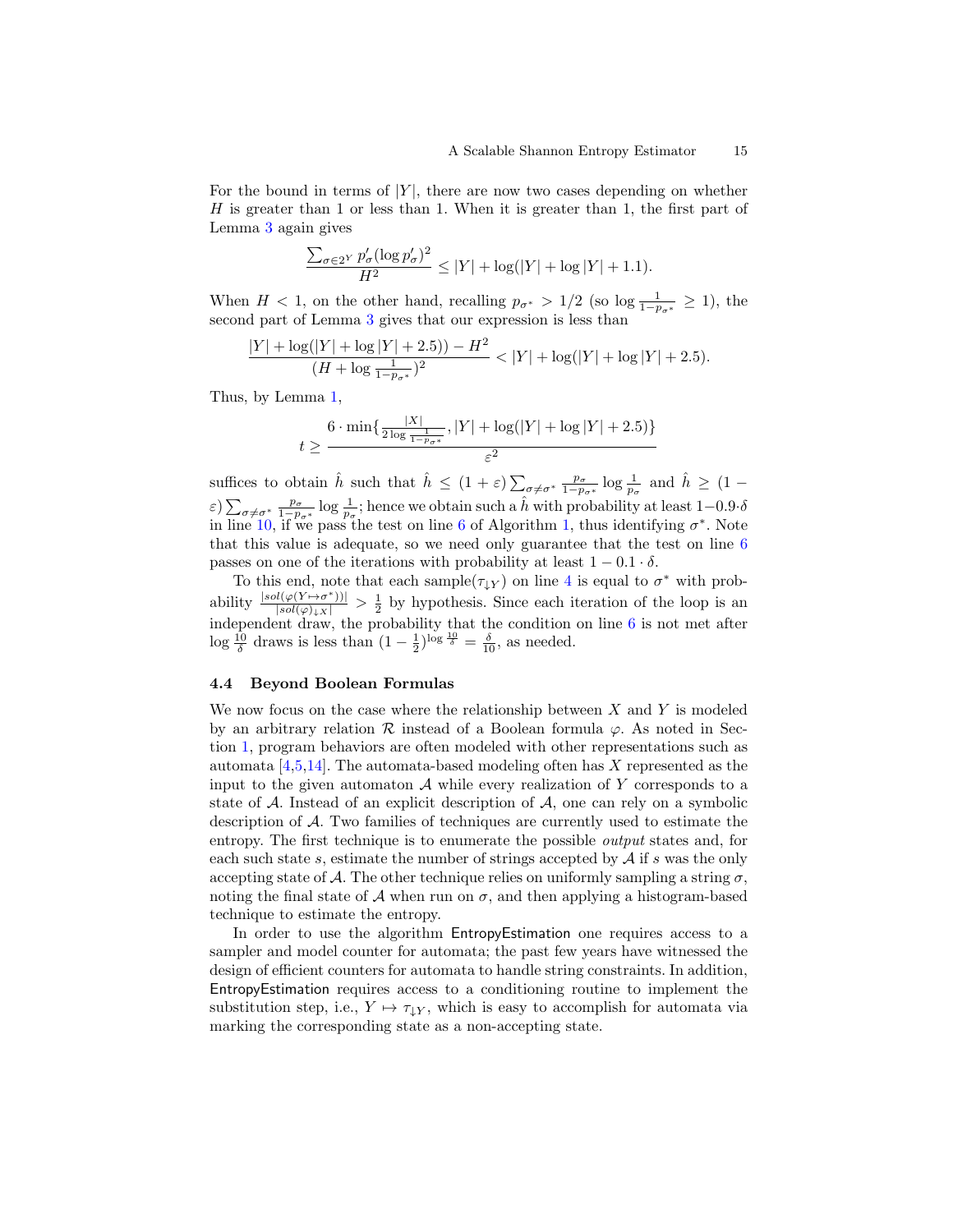### <span id="page-15-0"></span>5 Empirical Evaluation

To evaluate the runtime performance of EntropyEstimation, we implemented a prototype in Python that employs SPUR [\[3\]](#page-18-10) as a uniform sampler and GANAK [\[52\]](#page-20-8) as a projected model counter. We experimented with 96 Boolean formulas arising from diverse applications ranging from QIF benchmarks [\[32\]](#page-19-20), plan recognition [\[54\]](#page-20-11), bit-blasted versions of SMTLIB benchmarks [\[54,](#page-20-11)[52\]](#page-20-8), and QBFEval competitions [\[1,](#page-18-19)[2\]](#page-18-20). The value of  $n = |X|$  varies from 5 to 752 while the value of  $m = |Y|$  varies from 9 to 1447.

In all of our experiments, the parameters  $\delta$  and  $\varepsilon$  were set to 0.09, 0.8 respectively. All of our experiments were conducted on a high-performance computer cluster with each node consisting of a E5-2690 v3 CPU with 24 cores, and 96GB of RAM with a memory limit set to 4GB per core. Experiments were run in single-threaded mode on a single core with a timeout of 3000 seconds.

Baseline: As our baseline, we implemented the following approach to compute the entropy exactly, which is representative of the current state of the art approaches  $[13,27,39]^5$  $[13,27,39]^5$  $[13,27,39]^5$  $[13,27,39]^5$  $[13,27,39]^5$ . For each valuation  $\sigma \in sol(\varphi)_{\downarrow Y}$ , we compute  $p_{\sigma} =$  $|sol(\varphi(Y \mapsto \sigma))|$  $\frac{\partial l(\varphi(Y \to \sigma))|}{|sol(\varphi)|_X|}$ , where  $|sol(\varphi(Y \to \sigma))|$  is the count of satisfying assignments of  $\varphi(Y \mapsto \sigma)$ , and  $|sol(\varphi)_{\downarrow X}|$  represents the projected model count of  $\varphi$  over X. Then, finally the entropy is computed as  $\sum$  $\sigma \in 2^Y$  $p_{\sigma} \log(\frac{1}{p_{\sigma}}).$ 

Our evaluation demonstrates that EntropyEstimation can scale to the formulas beyond the reach of the enumeration-based baseline approach. Within a given timeout of 3000 seconds, EntropyEstimation is able to estimate the entropy for all the benchmarks, whereas the baseline approach could terminate only for 14 benchmarks. Furthermore, EntropyEstimation estimated the entropy within the allowed tolerance for all the benchmarks.

#### 5.1 Scalability of EntropyEstimation

Table [1](#page-16-0) presents the performance of **EntropyEstimation** vis-a-vis the baseline approach for 20 benchmarks. (The complete analysis for all of the benchmarks can be found in the appendix.) Column 1 of Table [1](#page-16-0) gives the names of the benchmarks, while columns  $2$  and  $3$  list the numbers of  $X$  and  $Y$  variables. Columns 4 and 5 respectively present the time taken, number of samples used by baseline approach, and columns 6 and 7 present the same for EntropyEstimation. The required number of samples for the baseline approach is  $|sol(\varphi)|_Y$ .

Table [1](#page-16-0) clearly demonstrates that EntropyEstimation outperforms the baseline approach. As shown in Table [1,](#page-16-0) there are some benchmarks for which the projected model count on V is greater than  $10^{30}$ , i.e., the baseline approach would need  $10^{30}$  valuations to compute the entropy exactly. By contrast, the proposed algorithm EntropyEstimation needed at most  $\sim 10^4$  samples to estimate the entropy within the given tolerance and confidence. The number of

<span id="page-15-1"></span><sup>5</sup> We wish to emphasize that none of the previous approaches could provide theoretical guarantees of  $(\varepsilon, \delta)$  without enumerating over all possible assignments to Y.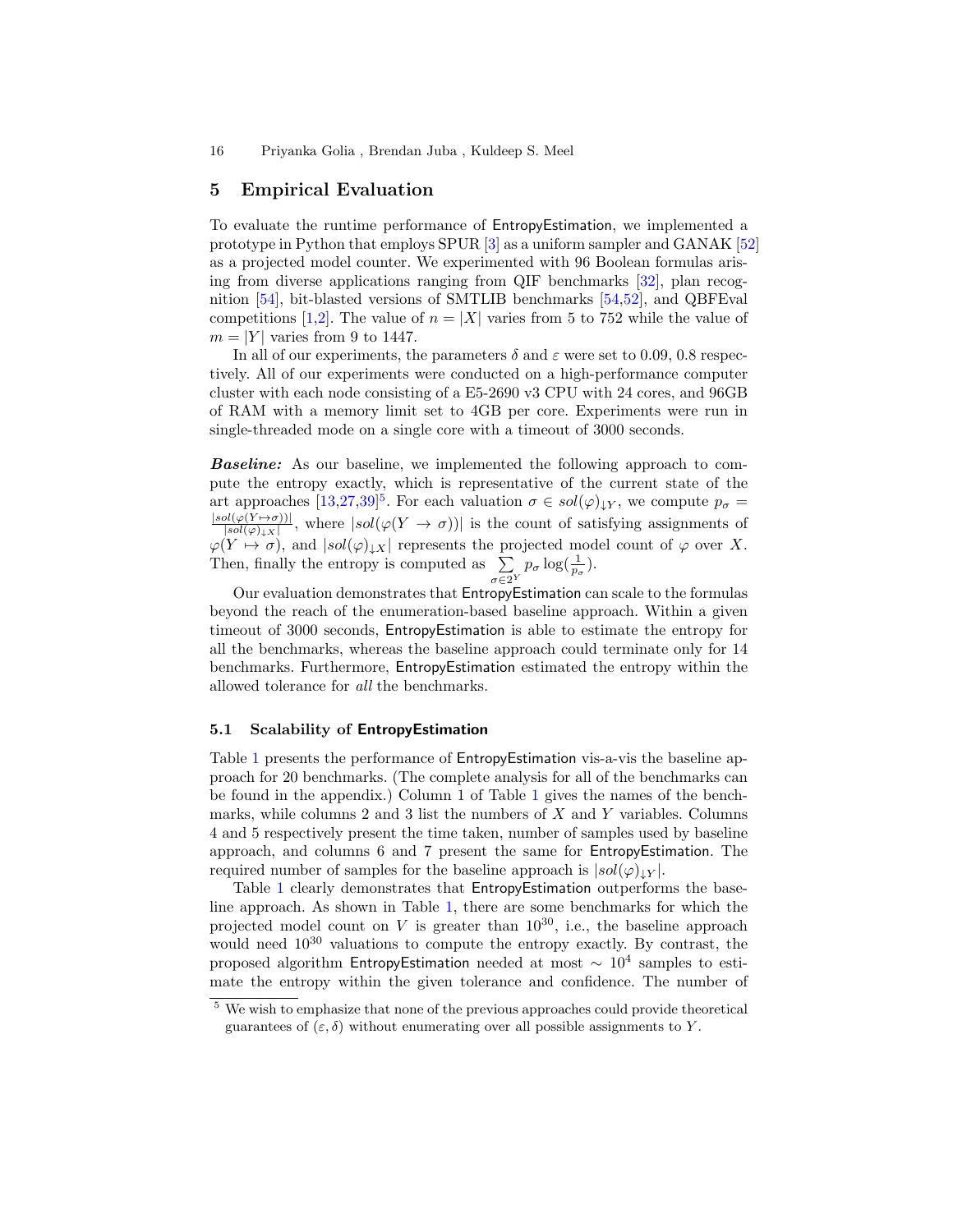<span id="page-16-0"></span>

| Benchmarks             | X   | Y   | <b>Baseline</b> |                       |         | EntropyEstimation       |
|------------------------|-----|-----|-----------------|-----------------------|---------|-------------------------|
|                        |     |     | Time(s)         | count<br>queries      | Time(s) | count/sample<br>queries |
| pwd-backdoor           | 336 | 64  |                 | $1.84{\times}10^{19}$ | 5.41    | $1.25{\times}10^2$      |
| case31                 | 13  | 40  | 201.02          | $1.02 \times 10^{3}$  | 125.36  | $5.65\times10^{2}$      |
| case23                 | 14  | 63  | 420.85          | $2.05{\times}10^3$    | 141.17  | $6.10\times10^{2}$      |
| s1488_15_7             | 14  | 927 | 1037.71         | $3.84\times10^{3}$    | 150.29  | $6.10\times10^{2}$      |
| $bug1-fix-4$           | 53  | 17  | 373.52          | $1.76 \times 10^{3}$  | 212.37  | $9.60\times10^{2}$      |
| s832a <sub>-15-7</sub> | 23  | 670 |                 | $2.65{\times}10^6$    | 247     | $1.04\times10^{3}$      |
| $dyn$ -fix- $1$        | 40  | 48  |                 | $3.30\times10^{4}$    | 252.2   | $1.83\times10^{3}$      |
| s1196a <sub>-7-4</sub> | 32  | 676 |                 | $4.22\times10^7$      | 343.68  | $1.46\times10^{3}$      |
| backdoor-2x16          | 168 | 32  |                 | $1.31\times10^{5}$    | 405.7   | $1.70\times10^{3}$      |
| <b>CVE-2007</b>        | 752 | 32  |                 | $4.29\times10^{9}$    | 654.54  | $1.70\times10^{3}$      |
| subtraction32          | 65  | 218 |                 | $1.84\times10^{19}$   | 860.88  | $3.00\times10^{3}$      |
| $case_1_b11_1$         | 48  | 292 |                 | $2.75\times10^{11}$   | 1164.36 | $2.20\times10^{3}$      |
| s420_new_15_7-1 235    |     | 116 |                 | $3.52\times10^7$      | 1187.23 | $5.72 \times 10^{3}$    |
| case145                | 64  | 155 |                 | $7.04\times10^{13}$   | 1243.11 | $2.96\times10^{3}$      |
| $floor64-1$            | 405 | 161 |                 | $2.32\times10^{27}$   | 1764.2  | $7.85\times10^{3}$      |
| s641_7_4               | 54  | 453 |                 | $1.74{\times}10^{12}$ | 1849.84 | $2.48\times10^{3}$      |
| decomp64               | 381 | 191 |                 | $6.81\times10^{38}$   | 2239.62 | $9.26\times10^{3}$      |
| squaring2              | 72  | 813 |                 | $6.87\times10^{10}$   | 2348.6  | $3.33\times10^{3}$      |
| stmt5_731_730          | 379 | 311 |                 | $3.49\times10^{10}$   | 2814.58 | $1.49\times10^{4}$      |

A Scalable Shannon Entropy Estimator 17

Table 1: "-" represents that entropy could not be estimated due to timeout. Note that  $m = |Y|$  and  $n = |X|$ .

samples required to estimate the entropy is reduced significantly with our proposed approach, making it scalable.

#### 5.2 Quality of Estimates

There were only 14 benchmarks out of 96 for which the enumeration-based baseline approach finished within a given timeout of 3000 seconds. Therefore, we compared the entropy estimated by EntropyEstimation with the baseline for those 14 benchmarks only. Figure [1](#page-17-1) shows how accurate were the estimates of the entropy by EntropyEstimation. The y-axis represents the observed error, which was calculated as  $max(\frac{\text{Estimated}}{\text{Exact}} - 1, \frac{\text{Exact}}{\text{Estimated}} - 1)$ , and the x-axis represents the benchmarks ordered in ascending order of observed error; that is, a bar at  $x$ represents the observed error for a benchmark—the lower, the better.

The red horizontal line in Figure [1](#page-17-1) indicates the maximum allowed tolerance  $(\varepsilon)$ , which was set to 0.80 in our experiments. We observe that for all 14 benchmarks, EntropyEstimation estimated the entropy within the allowed tolerance; in fact, the observed error was greater than 0.1 for just 2 out of the 14 benchmarks, and the maximum error observed was 0.29.

Alternative Baselines: As we discussed earlier, several other algorithms have been proposed for estimating the entropy. For example, Valiant and Valiant's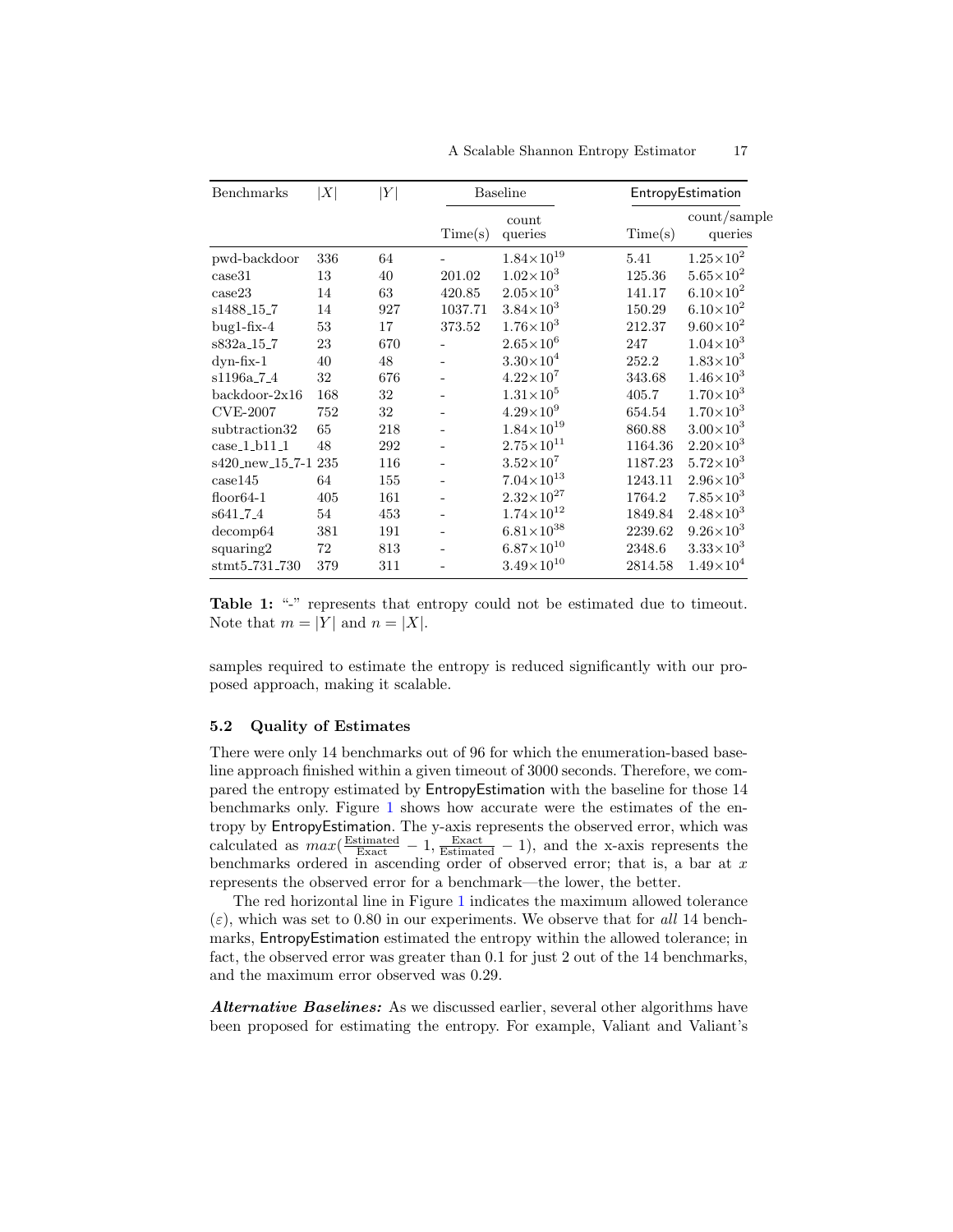<span id="page-17-1"></span>

Fig. 1: The accuracy of estimated entropy using EntropyEstimation for 14 benchmarks.  $\varepsilon = 0.8, \delta = 0.09$ .

algorithm [\[58\]](#page-20-6) obtains an  $\varepsilon$ -additive approximation using  $\mathcal{O}(\frac{2^m}{\varepsilon^2 m})$  samples, and Chakraborty et al. [\[17\]](#page-18-8) compute such approximations using  $\mathcal{O}(\frac{m^7}{\varepsilon^8})$  samples. We stress that neither of these is exact, and thus could not be used to assess the accuracy of our method as presented in Figure [1.](#page-17-1) Moreover, based on Table [1,](#page-16-0) we observe that the number of sampling or counting calls that could be computed within the timeout was roughly  $2 \times 10^4$ , where m ranges between  $10^1$ – $10^3$ . Thus, the method of Chakraborty et al. [\[17\]](#page-18-8), which would take  $10<sup>7</sup>$  or more samples on all benchmarks, would not be competitive with our method, which never used  $2 \times 10^4$  calls. The method of Valiant and Valiant, on the other hand, would likely allow a few more benchmarks to be estimated (perhaps up to a fifth of the benchmarks). Still, it would not be competitive with our technique except in the smallest benchmarks (for which the baseline required  $< 10^6$  samples, about a third of our benchmarks), since we were otherwise more than a factor of  $m$ faster than the baseline.

### <span id="page-17-0"></span>6 Conclusion

In this work, we focused on estimating the Shannon entropy of a distribution specified by a circuit formula  $\varphi(X, Y)$ . The prior work relied on  $\mathcal{O}(2^m)$  model counting queries and, therefore, could not scale to instances beyond small values of m. In contrast, we propose a novel technique, called EntropyEstimation, for estimation of entropy that takes advantage of the access to the formula  $\varphi$  via conditioning. EntropyEstimation makes only  $\mathcal{O}(\min(m, n))$  model counting and sampling queries, and therefore, achieves significant scalability in comparison to the baseline approaches.

Acknowledgments: This work was supported in part by National Research Foundation Singapore under its NRF Fellowship Programme[NRF-NRFFAI1-2019-0004 ], Ministry of Education Singapore Tier 2 grant [MOE-T2EP20121-0011], NUS ODPRT grant [R-252-000-685-13], and Amazon Research Award. We are grateful to the anonymous reviewers for constructive comments to improve the paper. The computational work for this article was performed on resources of the National Supercomputing Centre, Singapore: <https://www.nscc.sg>.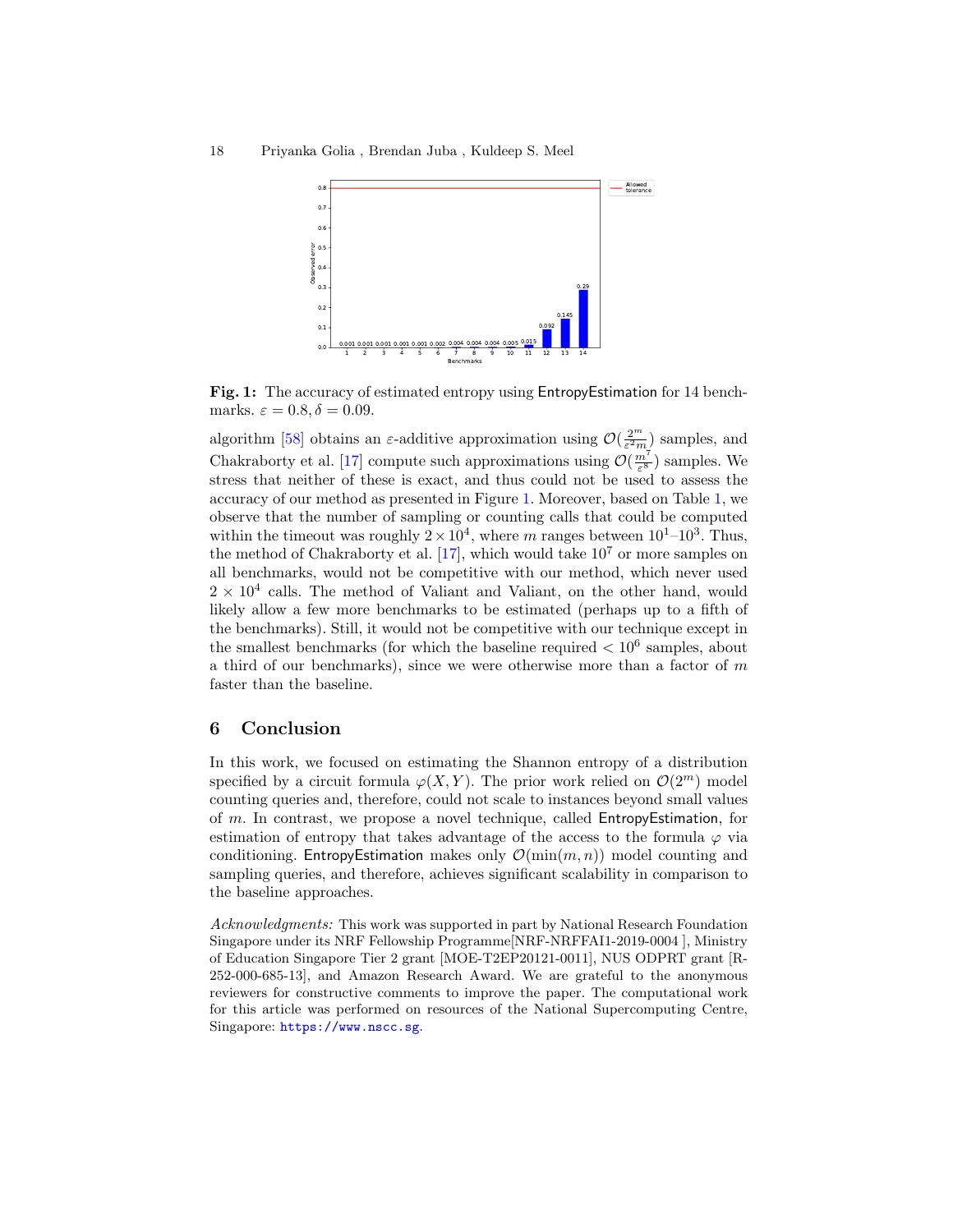### References

- <span id="page-18-19"></span>1. QBF solver evaluation portal 2017, <http://www.qbflib.org/qbfeval17.php>
- <span id="page-18-20"></span>2. QBF solver evaluation portal 2018, <http://www.qbflib.org/qbfeval18.php>
- <span id="page-18-10"></span>3. Achlioptas, D., Hammoudeh, Z., Theodoropoulos, P.: Fast sampling of perfectly uniform satisfying assignments. In: Proc. of SAT (2018)
- <span id="page-18-3"></span>4. Aydin, A., Bang, L., Bultan, T.: Automata-based model counting for string constraints. In: International Conference on Computer Aided Verification. pp. 255–272. Springer (2015)
- <span id="page-18-4"></span>5. Aydin, A., Eiers, W., Bang, L., Brennan, T., Gavrilov, M., Bultan, T., Yu, F.: Parameterized model counting for string and numeric constraints. In: Proceedings of the 2018 26th ACM Joint Meeting on European Software Engineering Conference and Symposium on the Foundations of Software Engineering. pp. 400–410 (2018)
- <span id="page-18-15"></span>6. Aziz, R.A., Chu, G., Muise, C., Stuckey, P.: exists sat: Projected model counting. In: International Conference on Theory and Applications of Satisfiability Testing. pp. 121–137. Springer (2015)
- <span id="page-18-1"></span>7. Backes, M., Köpf, B., Rybalchenko, A.: Automatic discovery and quantification of information leaks. In: Proc. of SP (2009)
- <span id="page-18-18"></span>8. Bang, L., Aydin, A., Phan, Q.S., Păsăreanu, C.S., Bultan, T.: String analysis for side channels with segmented oracles. In: Proc. of SIGSOFT (2016)
- <span id="page-18-7"></span>9. Batu, T., Dasgupta, S., Kumar, R., Rubinfeld, R.: The complexity of approximating the entropy. SIAM Journal on Computing  $35(1)$ ,  $132-150$  (2005)
- <span id="page-18-14"></span>10. Bayardo Jr, R.J., Pehoushek, J.D.: Counting models using connected components. In: AAAI/IAAI. pp. 157–162 (2000)
- <span id="page-18-0"></span>11. Bevier, W.R., Cohen, R.M., Young, W.D.: Connection policies and controlled interference. In: Proc. of CSF (1995)
- <span id="page-18-13"></span>12. Birnbaum, E., Lozinskii, E.L.: The good old davis-putnam procedure helps counting models. Journal of Artificial Intelligence Research 10, 457–477 (1999)
- <span id="page-18-9"></span>13. Borges, M., Phan, Q.S., Filieri, A., Păsăreanu, C.S.: Model-counting approaches for nonlinear numerical constraints. In: NASA Formal Methods Symposium. pp. 131–138. Springer (2017)
- <span id="page-18-5"></span>14. Bultan, T.: Quantifying information leakage using model counting constraint solvers. In: Working Conference on Verified Software: Theories, Tools, and Experiments. pp. 30–35. Springer (2019)
- <span id="page-18-12"></span>15. Canonne, C.L.: A survey on distribution testing: Your data is big. but is it blue? Theory of Computing pp. 1–100 (2020)
- <span id="page-18-6"></span>16. Cern`y, P., Chatterjee, K., Henzinger, T.A.: The complexity of quantitative information flow problems. In: Proc. of CSF (2011)
- <span id="page-18-8"></span>17. Chakraborty, S., Fischer, E., Goldhirsh, Y., Matsliah, A.: On the power of conditional samples in distribution testing. SIAM Journal on Computing (2016)
- <span id="page-18-16"></span>18. Chakraborty, S., Fremont, D.J., Meel, K.S., Seshia, S.A., Vardi, M.Y.: Distributionaware sampling and weighted model counting for SAT. In: AAAI. pp. 1722–1730. AAAI Press (2014)
- <span id="page-18-11"></span>19. Chakraborty, S., Meel, K.S., Vardi, M.Y.: Balancing scalability and uniformity in SAT witness generator. In: Proc. of DAC (2014)
- <span id="page-18-17"></span>20. Chakraborty, S., Meel, K.S., Vardi, M.Y.: Algorithmic improvements in approximate counting for probabilistic inference: From linear to logarithmic sat calls. In: IJCAI (2016)
- <span id="page-18-2"></span>21. Chen, S., Wang, R., Wang, X., Zhang, K.: Side-channel leaks in web applications: A reality today, a challenge tomorrow. In: Proc. of SP (2010)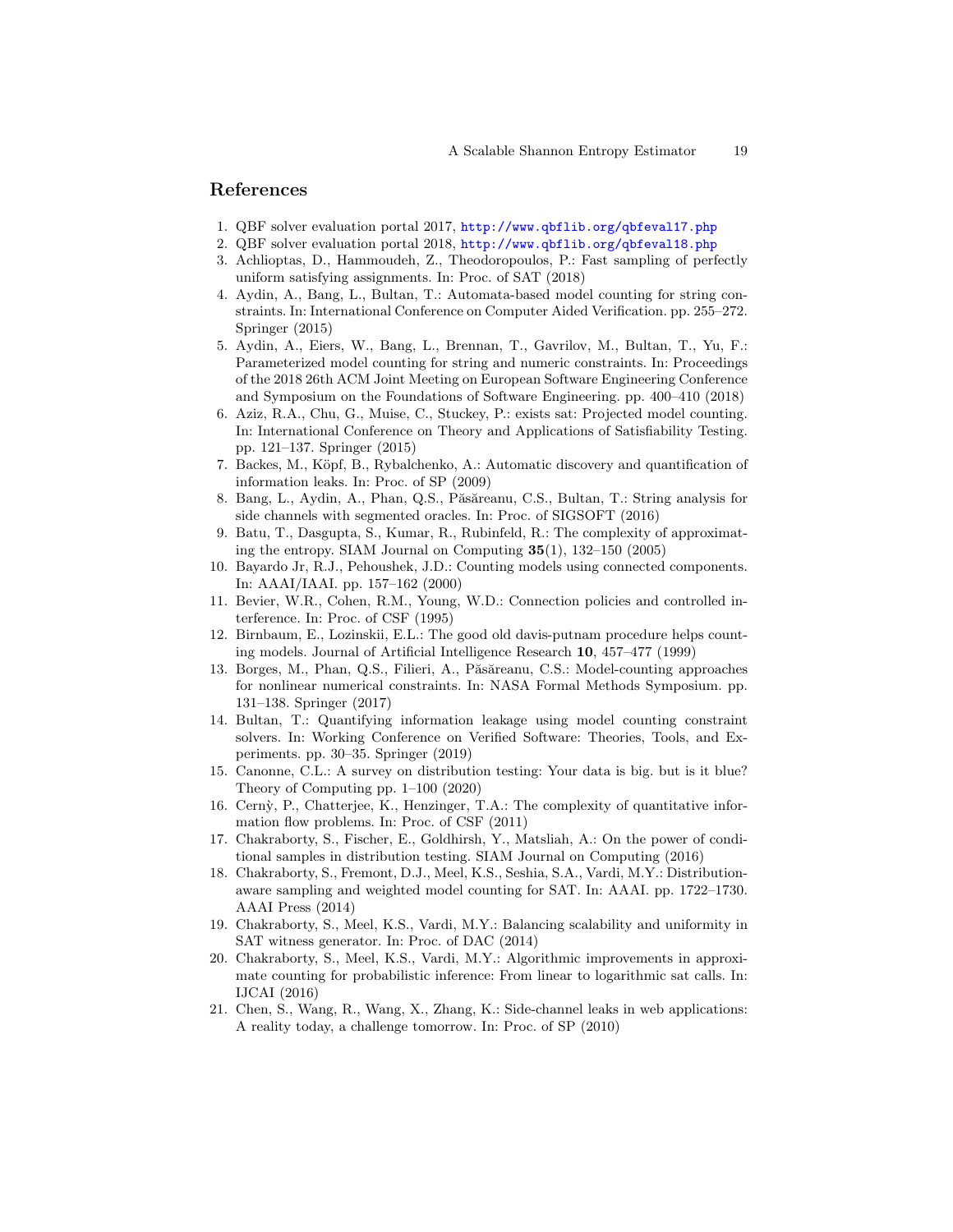- 20 Priyanka Golia , Brendan Juba , Kuldeep S. Meel
- <span id="page-19-18"></span>22. Cherubin, G., Chatzikokolakis, K., Palamidessi, C.: F-BLEAU: fast black-box leakage estimation. In: Proc. of SP (2019)
- <span id="page-19-17"></span>23. Chothia, T., Kawamoto, Y., Novakovic, C.: Leakwatch: Estimating information leakage from java programs. In: Proc. of ESORICS (2014)
- <span id="page-19-3"></span>24. Clark, D., Hunt, S., Malacaria, P.: A static analysis for quantifying information flow in a simple imperative language. Journal of Computer Security (2007)
- <span id="page-19-12"></span>25. Darwiche, A.: On the tractable counting of theory models and its application to truth maintenance and belief revision. Journal of Applied Non-Classical Logics 11(1-2), 11–34 (2001)
- <span id="page-19-0"></span>26. Denning, D.E.: A lattice model of secure information flow. Communications of the ACM (1976)
- <span id="page-19-6"></span>27. Eiers, W., Saha, S., Brennan, T., Bultan, T.: Subformula caching for model counting and quantitative program analysis. In: 2019 34th IEEE/ACM International Conference on Automated Software Engineering (ASE). pp. 453–464. IEEE (2019)
- <span id="page-19-15"></span>28. Eldib, H., Wang, C., Schaumont, P.: Formal verification of software countermeasures against side-channel attacks. ACM Transactions on Software Engineering and Methodology (TOSEM) 24(2), 1–24 (2014)
- <span id="page-19-16"></span>29. Eldib, H., Wang, C., Taha, M., Schaumont, P.: Qms: Evaluating the side-channel resistance of masked software from source code. In: 2014 51st ACM/EDAC/IEEE Design Automation Conference (DAC). pp. 1–6. IEEE (2014)
- <span id="page-19-1"></span>30. Ferrari, E., Samarati, P., Bertino, E., Jajodia, S.: Providing flexibility in information flow control for object oriented systems. In: Proc. of SP (1997)
- <span id="page-19-10"></span>31. Fichte, J.K., Hecher, M., Hamiti, F.: The model counting competition 2020. arXiv preprint arXiv:2012.01323 (2020), <https://arxiv.org/pdf/2012.01323.pdf>
- <span id="page-19-20"></span>32. Fremont, D., Rabe, M., Seshia, S.: Maximum model counting. In: Proc. of AAAI (2017)
- <span id="page-19-13"></span>33. Gao, P., Zhang, J., Song, F., Wang, C.: Verifying and quantifying side-channel resistance of masked software implementations. ACM Transactions on Software Engineering and Methodology (TOSEM) 28(3), 1–32 (2019)
- <span id="page-19-5"></span>34. Goldreich, O., Vadhan, S.: Comparing entropies in statistical zero knowledge with applications to the structure of szk. In: Proc. of CCC. pp. 54–73. IEEE (1999)
- <span id="page-19-4"></span>35. Guha, S., McGregor, A., Venkatasubramanian, S.: Sublinear estimation of entropy and information distances. ACM Transactions on Algorithms (TALG)  $5(4)$ , 1–16 (2009)
- <span id="page-19-11"></span>36. Huang, J., Darwiche, A.: The language of search. Journal of Artificial Intelligence Research 29, 191–219 (2007)
- <span id="page-19-8"></span>37. Kadron, ˙I.B., Rosner, N., Bultan, T.: Feedback-driven side-channel analysis for networked applications. In: Proc. of SIGSOFT (2020)
- <span id="page-19-14"></span>38. Kim, S., McCamant, S.: Bit-vector model counting using statistical estimation. In: International Conference on Tools and Algorithms for the Construction and Analysis of Systems. pp. 133–151. Springer (2018)
- <span id="page-19-7"></span>39. Klebanov, V.: Precise quantitative information flow analysis using symbolic model counting. QASA (2012)
- <span id="page-19-2"></span>40. Köpf, B., Basin, D.: An information-theoretic model for adaptive side-channel attacks. In: Proc. of CCS (2007)
- <span id="page-19-19"></span>41. Köpf, B., Rybalchenko, A.: Approximation and randomization for quantitative information-flow analysis. In: 2010 23rd IEEE Computer Security Foundations Symposium. pp. 3–14. IEEE (2010)
- <span id="page-19-9"></span>42. Lagniez, J.M., Marquis, P.: A recursive algorithm for projected model counting. In: Proceedings of the AAAI Conference on Artificial Intelligence. vol. 33, pp. 1536–1543 (2019)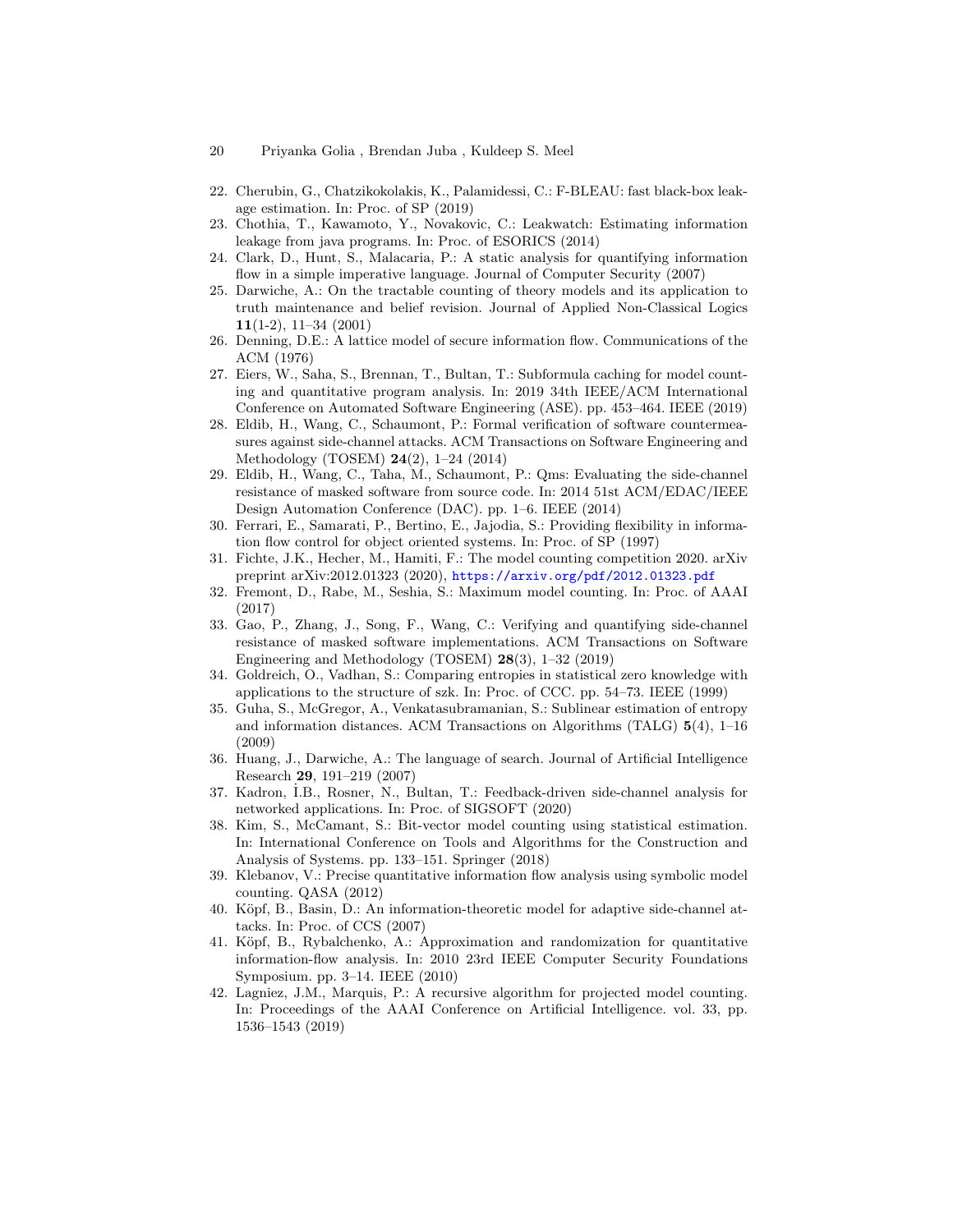- <span id="page-20-9"></span>43. Ma, S.k.: Calculation of entropy from data of motion. Journal of Statistical Physics 26(2), 221–240 (1981)
- <span id="page-20-5"></span>44. Meng, Z., Smith, G.: Calculating bounds on information leakage using two-bit patterns. In: Proc. of PLAS (2011)
- <span id="page-20-14"></span>45. Möhle, S., Biere, A.: Dualizing projected model counting. In: 2018 IEEE 30th International Conference on Tools with Artificial Intelligence (ICTAI). pp. 702– 709. IEEE (2018)
- <span id="page-20-16"></span>46. Phan, Q.S., Bang, L., Pasareanu, C.S., Malacaria, P., Bultan, T.: Synthesis of adaptive side-channel attacks. In: Proc. of CSF (2017)
- <span id="page-20-4"></span>47. Phan, Q.S., Malacaria, P.: Abstract model counting: a novel approach for quantification of information leaks. In: Proc. of CCS (2014)
- <span id="page-20-3"></span>48. Phan, Q.S., Malacaria, P., Tkachuk, O., Păsăreanu, C.S.: Symbolic quantitative information flow. Proc. of ACM SIGSOFT (2012)
- <span id="page-20-7"></span>49. Rosner, N., Kadron, I.B., Bang, L., Bultan, T.: Profit: Detecting and quantifying side channels in networked applications. In: Proc. of NDSS (2019)
- <span id="page-20-12"></span>50. Sang, T., Bacchus, F., Beame, P., Kautz, H.A., Pitassi, T.: Combining component caching and clause learning for effective model counting. SAT 4, 7th (2004)
- <span id="page-20-15"></span>51. Sharma, S., Gupta, R., Roy, S., Meel, K.S.: Knowledge compilation meets uniform sampling. In: Proc. of LPAR (2018)
- <span id="page-20-8"></span>52. Sharma, S., Roy, S., Soos, M., Meel, K.S.: Ganak: A scalable probabilistic exact model counter. In: Proc. IJCAI (2019)
- <span id="page-20-0"></span>53. Smith, G.: On the foundations of quantitative information flow. In: Proc. of FOS-SAC (2009)
- <span id="page-20-11"></span>54. Soos, M., Gocht, S., Meel, K.S.: Tinted, detached, and lazy CNF-XOR solving and its applications to counting and sampling. In: Proc. of CAV (2020)
- <span id="page-20-10"></span>55. Strong, S.P., Koberle, R., Van Steveninck, R.R.D.R., Bialek, W.: Entropy and information in neural spike trains. Physical review letters  $80(1)$ , 197 (1998)
- <span id="page-20-13"></span>56. Thurley, M.: sharpsat–counting models with advanced component caching and implicit bcp. In: International Conference on Theory and Applications of Satisfiability Testing. pp. 424–429. Springer (2006)
- <span id="page-20-1"></span>57. Val, C.G., Enescu, M.A., Bayless, S., Aiello, W., Hu, A.J.: Precisely measuring quantitative information flow: 10k lines of code and beyond. In: 2016 IEEE European Symposium on Security and Privacy (EuroS&P). pp. 31–46. IEEE (2016)
- <span id="page-20-6"></span>58. Valiant, G., Valiant, P.: Estimating the unseen: Improved estimators for entropy and other properties. J. ACM  $64(6)$ , 1–41 (2017)
- <span id="page-20-2"></span>59. Zhou, Z., Qian, Z., Reiter, M.K., Zhang, Y.: Static evaluation of noninterference using approximate model counting. In: Proc. of SP (2018)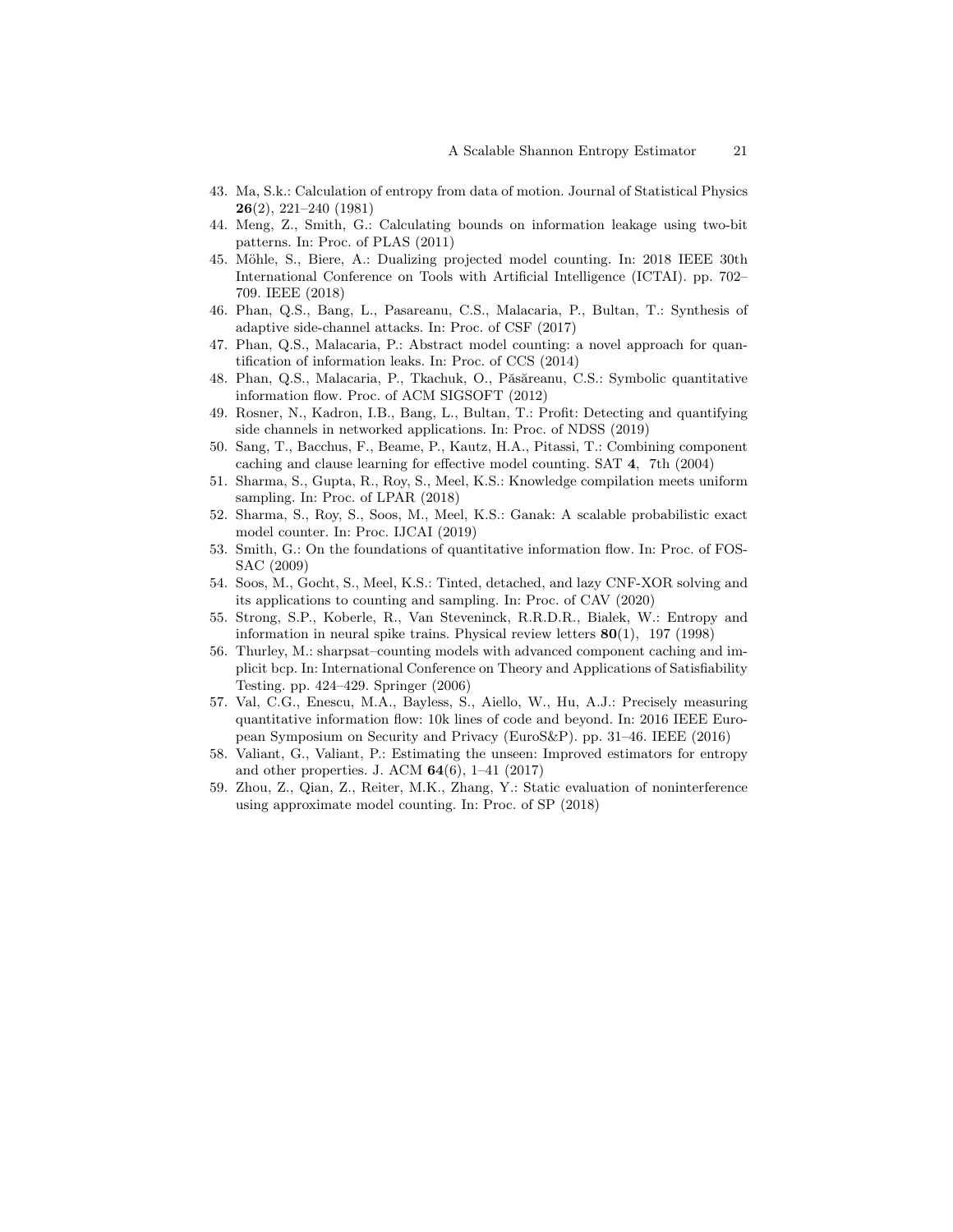# Detailed Experimental Analysis

Table 2: Detailed results for all 96 benchmarks. Entropy Estimation by EntropyEstimation vs Baseline.  $\delta$  : 0.09,  $\epsilon$  : 0.8, and timeout 3000s. "-" represents that entropy could not be estimated due to timeout.

| Benchmarks             | $ X $  Y       |                  | Baseline       |                                               |                 | EntropyEstimation |                      |                        |  |
|------------------------|----------------|------------------|----------------|-----------------------------------------------|-----------------|-------------------|----------------------|------------------------|--|
|                        |                |                  |                | $Time(s)$ # Queries Entropy Time(s) # Queries |                 |                   |                      | Entropy                |  |
| pwd-backdoor           | $336\,$        | 64               |                | $1.84\!\times\!10^{19}$                       |                 | $5.41\,$          | $1.25{\times}10^2$   | $1.56 \times 10^{-19}$ |  |
| case206                | $\bf 5$        | $\boldsymbol{9}$ | 1.84           | $4.00\times10^{0}$                            | $2.0\,$         | 45.55             | $1.90\times10^{2}$   | $2.03\,$               |  |
| s27_new_7_4            | $\overline{7}$ | 10               | $2.32\,$       | $6.00\times10^{0}$                            | $2.0\,$         | 64.18             | $2.85 \times 10^{2}$ | $2.58\,$               |  |
| case31                 | 13             | 40               | 201.02         | $1.02\!\times\!10^3$                          | $10.0\,$        | 125.36            | $5.65\times10^{2}$   | 10.04                  |  |
| case26                 | $13\,$         | 40               | $251.9\,$      | $1.02 \times 10^{3}$                          | $10.0\,$        | 130.73            | $5.65{\times}10^2$   | 10.04                  |  |
| case27                 | 13             | 39               | 195.94         | $1.02 \times 10^{3}$                          | 10.0            | 133.08            | $5.65\times10^{2}$   | 10.04                  |  |
| case29                 | 14             | $51\,$           | 49.78          | $2.56\times10^{2}$                            | $\!\!\!\!\!8.0$ | 135.41            | $6.10\times10^{2}$   | 8.01                   |  |
| case23                 | 14             | 63               | 420.85         | $2.05\times10^{3}$                            | 11.0            | 141.17            | $6.10\times10^{2}$   | 11.01                  |  |
| s1488 <sub>-7-4</sub>  | 14             | 858              | 2707.88        | $8.70\times10^{3}$                            | 13.11           | 141.48            | $6.10\times10^{2}$   | 13.09                  |  |
| s1488 <sub>-15-7</sub> | 14             | 927              | 1037.71        | $3.84 \times 10^{3}$                          | 11.92           | 150.29            | $6.10\times10^{2}$   | 11.91                  |  |
| $bug1-fix-3$           | 40             | 13               | 59.05          | $3.04\times10^{2}$                            | 8.99            | 165.75            | $7.60\times10^{2}$   | 7.85                   |  |
| s298_7_4               | 17             | 206              |                | $6.55\times10^{4}$                            | $\overline{a}$  | 166.93            | $7.50\times10^{2}$   | 16.0                   |  |
| case111                | 17             | 289              |                | $1.64\!\times\!10^4$                          | $\overline{a}$  | 170.14            | $7.50\times10^{2}$   | 14.0                   |  |
| case113                | 18             | 291              | $\overline{a}$ | $3.28 \times 10^{4}$                          | $\overline{a}$  | 176.34            | $8.00\times10^{2}$   | 15.06                  |  |
| case112                | 18             | 119              | $\overline{a}$ | $3.28 \times 10^{4}$                          | $\overline{a}$  | 178.6             | $8.00\times10^{2}$   | 15.06                  |  |
| case4                  | 18             | 85               |                | $3.28 \times 10^{4}$                          | $\overline{a}$  | 188.1             | $8.00\times10^{2}$   | 15.06                  |  |
| $bug1-fix-6$           | 79             | 25               |                | $6.23\times10^{4}$                            | $\overline{a}$  | 193.39            | $1.36\times10^{3}$   | 15.36                  |  |
| case64                 | 19             | 74               | $\overline{a}$ | $3.53{\times}10^4$                            | $\overline{a}$  | 194.06            | $8.45\times10^{2}$   | 15.13                  |  |
| case58                 | 19             | 77               | 3835.38        | $1.77\times10^{4}$                            | 14.11           | 198.34            | $8.45 \times 10^{2}$ | 14.13                  |  |
| case1                  | $20\,$         | 167              | ÷,             | $6.55{\times}10^4$                            | $\overline{a}$  | 201.63            | $8.95 \times 10^{2}$ | 16.08                  |  |
| case53                 | 21             | 111              | $\overline{a}$ | $2.62\times10^{5}$                            |                 | 207.03            | $9.40\times10^{2}$   | 18.05                  |  |
| $bug1-fix-4$           | 53             | 17               | 373.52         | $1.76 \times 10^{3}$                          | 10.41           | 212.37            | $9.60\times10^{2}$   | 10.36                  |  |
| case46                 | 22             | 154              | $\overline{a}$ | $6.55\times10^{4}$                            |                 | 214.78            | $9.85 \times 10^{2}$ | 16.01                  |  |
| case51                 | 21             | 111              | $\overline{a}$ | $2.62\times10^{5}$                            | $\overline{a}$  | 221.67            | $9.40\times10^{2}$   | 18.05                  |  |
| case54                 | 23             | 180              | $\overline{a}$ | $5.24 \times 10^{5}$                          | $\overline{a}$  | 231.67            | $1.04 \times 10^{3}$ | 19.07                  |  |
| s344_7_4               | 24             | 191              | $\overline{a}$ | $9.54\times10^{5}$                            | $\overline{a}$  | 242.45            | $1.08\times10^{3}$   | 18.72                  |  |
| s444 <sub>-15-7</sub>  | 24             | $353\,$          | ÷,             | $4.13 \times 10^{6}$                          | $\overline{a}$  | 244.88            | $1.08\times10^{3}$   | 22.02                  |  |
| s444 <sub>-7-4</sub>   | 24             | 284              | $\overline{a}$ | $1.28 \times 10^{7}$                          | $\overline{a}$  | 245.37            | $1.08\times10^{3}$   | 23.65                  |  |
| s832a_15_7             | 23             | 670              | $\overline{a}$ | $2.65{\times}10^6$                            | $\overline{a}$  | 247               | $1.04\times10^{3}$   | 21.33                  |  |
| s832a_3_2              | 23             | 583              | $\overline{a}$ | $2.87\times10^{5}$                            | $\overline{a}$  | 250.17            | $1.04 \times 10^{3}$ | 18.19                  |  |
| dyn-fix-1              | 40             | $48\,$           | L,             | $3.30\times10^{4}$                            | $\overline{a}$  | 252.2             | $1.83 \times 10^{3}$ | 15.02                  |  |
| s526_3_2               | $24\,$         | 341              | $\overline{a}$ | $4.19{\times}10^6$                            | $\overline{a}$  | 257.56            | $1.08\times10^{3}$   | 22.04                  |  |
| case136                | 42             | 169              | $\frac{1}{2}$  | $5.50\times10^{11}$                           | $\overline{a}$  | 262.21            | $1.92\times10^{3}$   | 39.06                  |  |
| $bug1-fix-5$           | 66             | $21\,$           | 2520.7         | $1.04 \times 10^{4}$                          | 14.0            | 264.68            | $1.16 \times 10^{3}$ | 12.82                  |  |
| case122                | 27             | 287              | $\overline{a}$ | $1.68{\times}10^7$                            | $\overline{a}$  | 272.19            | $1.22\times10^3$     | 24.02                  |  |
| case114                | 28             | 400              | $\overline{a}$ | $1.71 \times 10^{7}$                          | $\overline{a}$  | 285.78            | $1.27\times10^{3}$   | 25.09                  |  |
| case115                | 28             | 400              | $\frac{1}{2}$  | $1.69\times10^{7}$                            | $\overline{a}$  | 295.23            | $1.27\times10^{3}$   | 25.09                  |  |
| case116                | 28             | 410              |                | $1.69{\times}10^7$                            |                 | 303.52            | $1.27\times10^{3}$   | 25.09                  |  |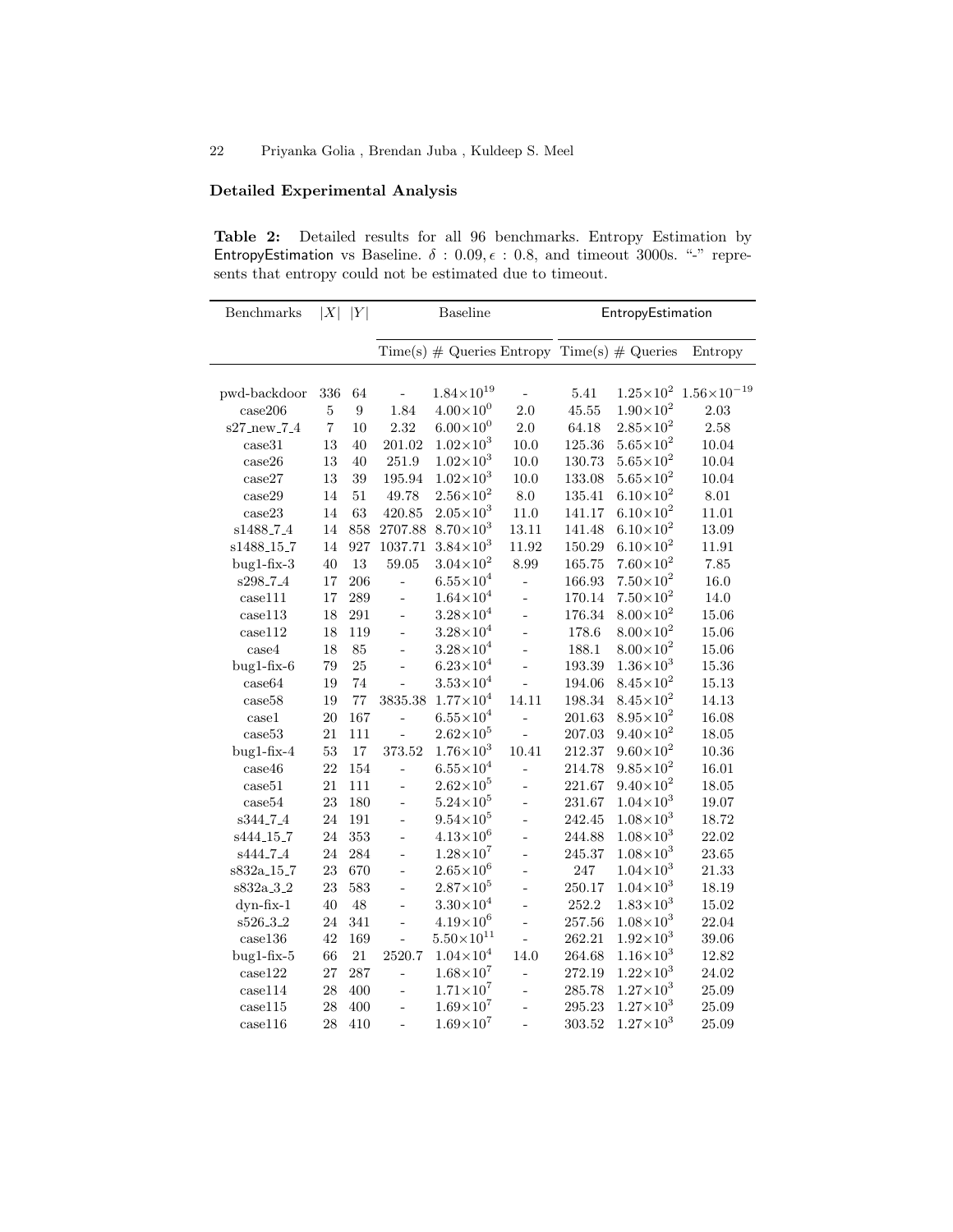| case57                 | 32     | 256     |                          | $1.68\!\times\!10^7$    |                | 324.25      | $1.46 \times 10^{3}$           | 24.03     |
|------------------------|--------|---------|--------------------------|-------------------------|----------------|-------------|--------------------------------|-----------|
| s1196a <sub>-7-4</sub> | 32     | 676     | $\frac{1}{2}$            | $4.22 \times 10^7$      | $\overline{a}$ | 343.68      | $1.46\times10^{3}$             | 24.97     |
| s1238a_15_7            | 32     | 741     | ÷,                       | $4.04 \times 10^{7}$    | $\overline{a}$ | 343.85      | $1.46\times10^{3}$             | 24.88     |
| s420_new_15_7          | 34     | 317     | $\overline{a}$           | $3.41\times10^7$        | $\frac{1}{2}$  | 352.52      | $1.55 \times 10^{3}$           | 24.83     |
| s420_new_7_4           | 34     | 278     | $\overline{a}$           | $3.52\times10^7$        | $\overline{a}$ | 357.88      | $1.55 \times 10^{3}$           | 24.8      |
| s420_new1_15_7         | 34     | 332     | $\overline{a}$           | $3.52\times10^7$        | $\overline{a}$ | 359.18      | $1.55 \times 10^{3}$           | 24.85     |
| s420_3_2               | 34     | 260     | $\overline{a}$           | $3.52\!\times\!10^7$    | $\overline{a}$ | 366.98      | $1.55 \times 10^{3}$           | 24.86     |
| $case_0_b12_1$         | 37     | 390     | $\overline{\phantom{a}}$ | $1.07\times10^{9}$      | $\frac{1}{2}$  | 390.01      | $1.69\times10^{3}$             | 30.04     |
| backdoor-2x16-8 $168$  |        | 32      | $\frac{1}{2}$            | $1.31 \times 10^{5}$    | $\frac{1}{2}$  | 405.7       | $1.70\times10^{3}$             | $\rm 8.0$ |
| case133                | 42     | 169     | $\overline{a}$           | $5.50{\times}10^{11}$   | $\overline{a}$ | 410.72      | $1.92 \times 10^{3}$           | 39.06     |
| case.3.b14.3           | 40     | 264     | $\overline{a}$           | $1.37\times10^{11}$     | $\overline{a}$ | 421.57      | $1.83 \times 10^{3}$           | 37.04     |
| case132                | 41     | 195     | $\overline{a}$           | $2.10\times10^{6}$      | $\overline{a}$ | 423.72      | $1.88 \times 10^{3}$           | $21.0\,$  |
| case1.b14.3            | 40     | 264     | $\overline{a}$           | $1.37\times10^{11}$     | $\overline{a}$ | 441.42      | $1.83{\times}10^3$             | 37.04     |
| $bug1-fix-8$           | 105    | 33      | $\overline{\phantom{a}}$ | $2.24 \times 10^{6}$    | $\frac{1}{2}$  | 446.27      | $1.75 \times 10^{3}$           | 20.32     |
| case.3.b14.1           | 45     | 193     | $\overline{a}$           | $1.72\times10^{10}$     | $\overline{a}$ | 467.15      | $2.06\times10^{3}$             | 34.04     |
| $case_1_b14_1$         | 45     | 193     |                          | $1.72\times10^{10}$     | $\overline{a}$ | 481.67      | $2.06\times10^{3}$             | 34.04     |
| s953a_7_4              | 45     | 488     | $\overline{a}$           | $4.24\!\times\!10^5$    | $\overline{a}$ | 493.29      | $2.06\times10^{3}$             | 18.58     |
| case201                | 45     | 155     | $\frac{1}{2}$            | $6.71\times10^{7}$      | $\frac{1}{2}$  | 500.23      | $2.06\times10^{3}$             | 26.03     |
| $case121-1$            | 48     | 243     | $\frac{1}{2}$            | $7.52\times10^{10}$     | $\overline{a}$ | 517.84      | $2.20\times10^{3}$             | 35.78     |
| case121                | 48     | 243     | $\Box$                   | $7.52\times10^{10}$     | $\frac{1}{2}$  | 556.54      | $2.20{\times}10^3$             | 35.78     |
| 10.sk <sub>-1-46</sub> | 47     | 1447    | ÷,                       | $4.75 \times 10^{4}$    | $\overline{a}$ | 560.45      | $2.16\times10^{3}$             | 13.56     |
| $bug1-fix-9$           | 118    | 37      | $\overline{a}$           | $1.34\!\times\!10^7$    | L.             | 579.96      | $1.94 \times 10^{3}$           | 22.85     |
| CVE-2007-2875          | 752    | 32      | ÷,                       | $4.29\times10^{9}$      | $\overline{a}$ | 654.54      | $1.70\times10^{3}$             | 32.01     |
| $case53-1$             | 75     | 57      | 62.9                     | $1.03{\times}10^3$      | 10.0           | 661.23      | $2.91\times10^{3}$             | 10.01     |
| case39                 | 65     | 180     | $\blacksquare$           | $3.60\times10^{16}$     | ÷,             | 685.54      | $3.00\times10^{3}$             | $55.0\,$  |
| case106                | 60     | 144     | $\overline{\phantom{a}}$ | $4.40\times10^{12}$     | $\overline{a}$ | 710.96      | $2.77\times10^{3}$             | 42.07     |
| case40                 | 65     | 180     | ÷,                       | $3.60\times10^{16}$     | $\frac{1}{2}$  | 712.02      | $3.00\times10^{3}$             | $55.0\,$  |
| $bug1-fix-10$          | 131    | 41      | $\overline{a}$           | $8.06\times10^{7}$      | $\overline{a}$ | 729.35      | $2.14 \times 10^{3}$           | 25.36     |
| case_3_b14_1-1         | 165    | 73      | $\overline{a}$           | $1.68\times10^{7}$      | $\overline{a}$ | 832.09      | $3.68\times10^{3}$             | 24.02     |
| subtraction32          | 65     | 218     | $\overline{a}$           | $1.84\times10^{19}$     | $\overline{a}$ | 860.88      | $3.00\times10^{3}$             | 64.0      |
| case211                | 83     | 786     | $\overline{\phantom{a}}$ | $1.21 \times 10^{24}$   | $\frac{1}{2}$  | 879.67      | $3.84 \times 10^{3}$           | 80.03     |
| floor32                | 65     | 214     | $\overline{\phantom{a}}$ | $6.86\times10^{14}$     | $\frac{1}{2}$  | 892.61      | $3.00{\times}10^3$             | 46.82     |
| case146                | 64     | 155     | $\overline{a}$           | $7.04{\times}10^{13}$   | $\frac{1}{2}$  | 920.28      | $2.96\times10^{3}$             | 46.03     |
| case_1_b14_1-1         | 145    | 93      | $\frac{1}{2}$            | $1.68\times10^{7}$      | $\frac{1}{2}$  | 1050.59     | $4.62 \times 10^3$             | $24.0\,$  |
| $case_1_b11_1$         | 48     | 292     |                          | $2.75\times10^{11}$     | $\overline{a}$ | $1164.36\,$ | $2.20\times10^{3}$             | 38.03     |
| ceiling32              | $65\,$ | $277\,$ | $\overline{a}$           | $1.24\!\times\!10^{15}$ | $\overline{a}$ | 1182.41     | $3.00\times10^{3}$             | 47.37     |
| s420_new_15_7-1 235    |        | 116     | $\blacksquare$           | $3.52 \times 10^{7}$    | $\frac{1}{2}$  | 1187.23     | $5.72\times10^{3}$             | 24.78     |
| $decomp64-1$           | 485    | 87      | $\overline{\phantom{a}}$ | $6.81\times10^{38}$     |                | 1232.71     | $4.34 \times 10^3$             | 33.01     |
| case145                | $64\,$ | 155     |                          | $7.04\!\times\!10^{13}$ |                | 1243.11     | $2.96\times10^{3}$             | 46.03     |
| dyn-fix-2              | 113    | 92      |                          | $8.45 \times 10^{6}$    | $\overline{a}$ |             | 1337.35 $4.58 \times 10^3$     | 23.02     |
| floor $32-1$           |        | 150 129 |                          | $6.86{\times}10^{14}$   |                |             | 1414.97 $6.34 \times 10^3$     | 46.43     |
| ceiling32-1            |        | 213 129 | -                        | $1.10\times10^{15}$     |                |             | $1642.07$ 6.34 $\times$ $10^3$ | 47.09     |
| subtraction64          |        | 129 442 | $\overline{\phantom{0}}$ | $3.40{\times}10^{38}$   | ÷,             | 1670        | $6.00\times10^{3}$             | 128.0     |
| $case116-1$            |        | 264 174 | ÷,                       | $1.69\times10^{7}$      | ÷              | 1750.92     | $8.46 \times 10^{3}$           | 24.0      |
| $floor64-1$            |        | 405 161 | $\overline{a}$           | $2.32{\times}10^{27}$   | L,             | 1764.2      | $7.85\times10^{3}$             | 86.71     |
| $case114-1$            |        | 255 173 | $\overline{a}$           | $1.71 \times 10^{7}$    | $\overline{a}$ |             | 1799.49 $8.42 \times 10^3$     | 24.02     |
| stmt16_818_819         |        | 185 260 | $\overline{a}$           | $1.03{\times}10^{10}$   | $\overline{a}$ |             | $1823.11$ $8.62 \times 10^3$   | 24.96     |
| squaring4              | 72     | 819     | $\overline{a}$           | $6.87\times10^{10}$     | $\overline{a}$ |             | $1825.71$ $3.33 \times 10^3$   | 36.02     |
| s641 <sub>-7-4</sub>   | $54\,$ | $453\,$ | $\overline{a}$           | $1.74{\times}10^{12}$   | $\overline{a}$ |             | $1849.84$ $2.48 \times 10^3$   | 37.89     |
| $case115-1$            |        | 237 191 |                          | $1.69{\times}10^7$      |                |             | $1922.39$ $9.26 \times 10^3$   | 23.99     |
|                        |        |         |                          |                         |                |             |                                |           |